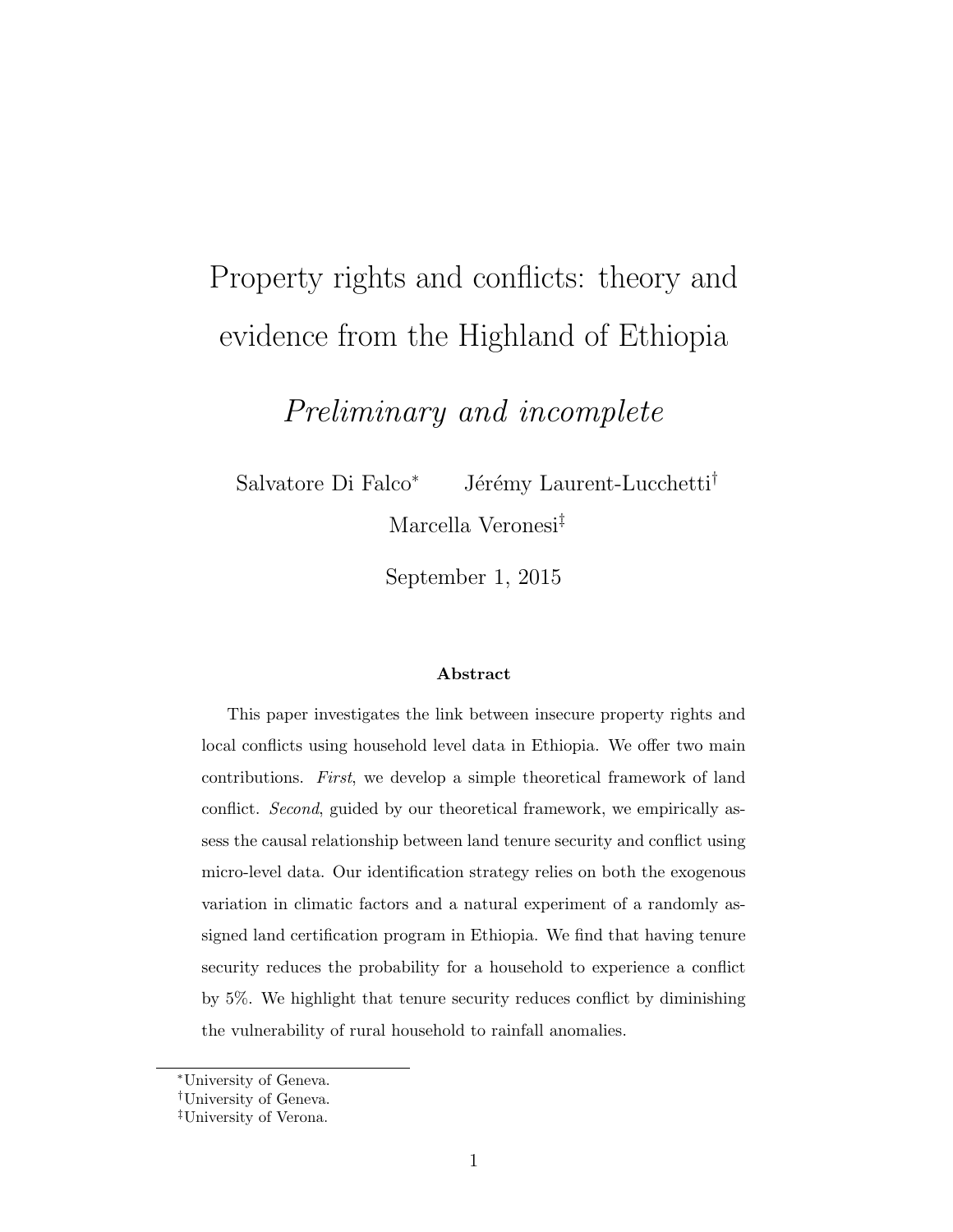# 1 Introduction

It is often purported that insecure property rights over land are an important factor behind social conflict and violence in the developing world. A typical illustration is the Kenyan case where, in the aftermath of the early 2008 post-election violence, the "Kenya National Dialogue and Reconciliation" process identified land reform as key to peace and reconciliation. Case studies linking ill-defined property rights and conflicts abound in the literature: the fact that many individuals may have claims to the same piece of land is alleged to exacerbate tensions and generate violence. The key issue in the literature lies in identifying the causal effect of changes in property rights on violence.

A growing body of literature studies the causal channel linking insecure property rights and economic outcome (e.g. Besley, 1995, Goldstein and Udry, 2008, Besley et al., 2012, Acemoglu et al., 2014). Little attention has been paid however to the link between tenure security and local conflict<sup>1</sup> despite the fact that smaller scale, localized conflicts can severely affect welfare and economic development. Furthermore, it is well documented that small scale violence can escalate into large-scale disputes, social unrest, and political movements under the right circumstances (Andre and Platteau, 1998).

This paper investigates the link between insecure property rights and local conflicts using household level data in Ethiopia. We offer two main contributions. First, we develop a simple theoretical framework of land conflict. The model makes a clear prediction: in dire times (i.e. when water is scarce), bargaining may breakdown and conflict over land arises if property rights are illdefined. Second, guided by our theoretical framework, we empirically assess the causal relationship between tenure security and conflict using micro-level data in Ethiopia. Our identification strategy relies on the exogenous variation in cli-

<sup>&</sup>lt;sup>1</sup>Notable exception is Jia  $(2013)$  who finds that the introduction of agricultural technology reduces the probability of weather-driven revolts in rural China.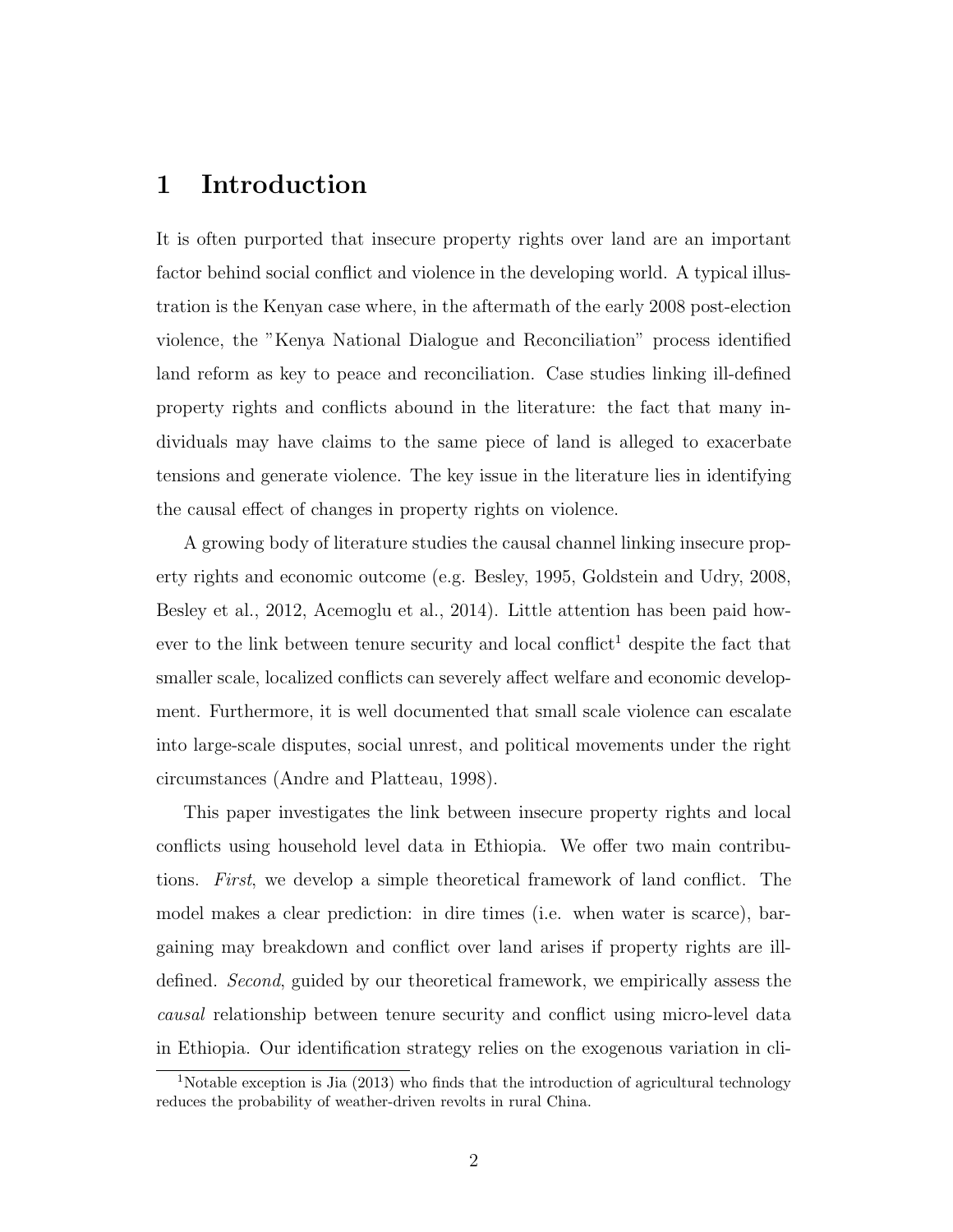matic factors, and on a natural experiment of a large and randomly assigned land certification program implemented by the World Bank in the Highlands of Ethiopia. We exploit both the random assignment of secure property rights via the land certification program and the exogenous variation in climatic factors to investigate whether the relationship between rainfall anomalies and land related conflicts is sensitive to strengthened tenure security over the land operated by rural households. We find that (i) farm-households with secure land tenure are less prone to conflicts and (ii) that this effect transit through less vulnerability to water scarcity.

Our theoretical framework is a simple bargaining model with private information. In particular we assume that agents bargain over a piece of land. One agent can rely on violence to seize the land, albeit at a (privately known)  $\cos t^2$ . This cost reflects the strength of property rights in the region: the cost is substantive if the land is secure and low (with a high probability) if property rights are ill-defined. When agents face a common water shock, the temptation to rely on violence rises along with the marginal value of land. This setup gives rise to a simple Perfect Bayesian Equilibrium in which we observe a higher chance of conflict in dire times. Tenure security dampens substantially the effect of scarcity on conflict.

Our empirical analysis relies on a large panel dataset from farm-household surveys conducted in the Amhara region of Ethiopia in years 2005 and 2007. We use rainfall anomalies as climatic variables (Miguel et al, 2004; Couttenier and Soubeyran, 2014). An important advantage of this metrics is that it highlights the variation in weather compared to a long run trend (in our case 30 years). This approach captures the exceptionality of weather shocks, and thus, it allows to investigate whether farm-households with tenure security are more resilient to weather anomalies, and less likely to experience conflicts. We first show that

<sup>2</sup>This model is very close in spirit to the traditional model presented in Besley and Gathak, 2009, where property rights are modelled as an exogenous probability of being expropriated.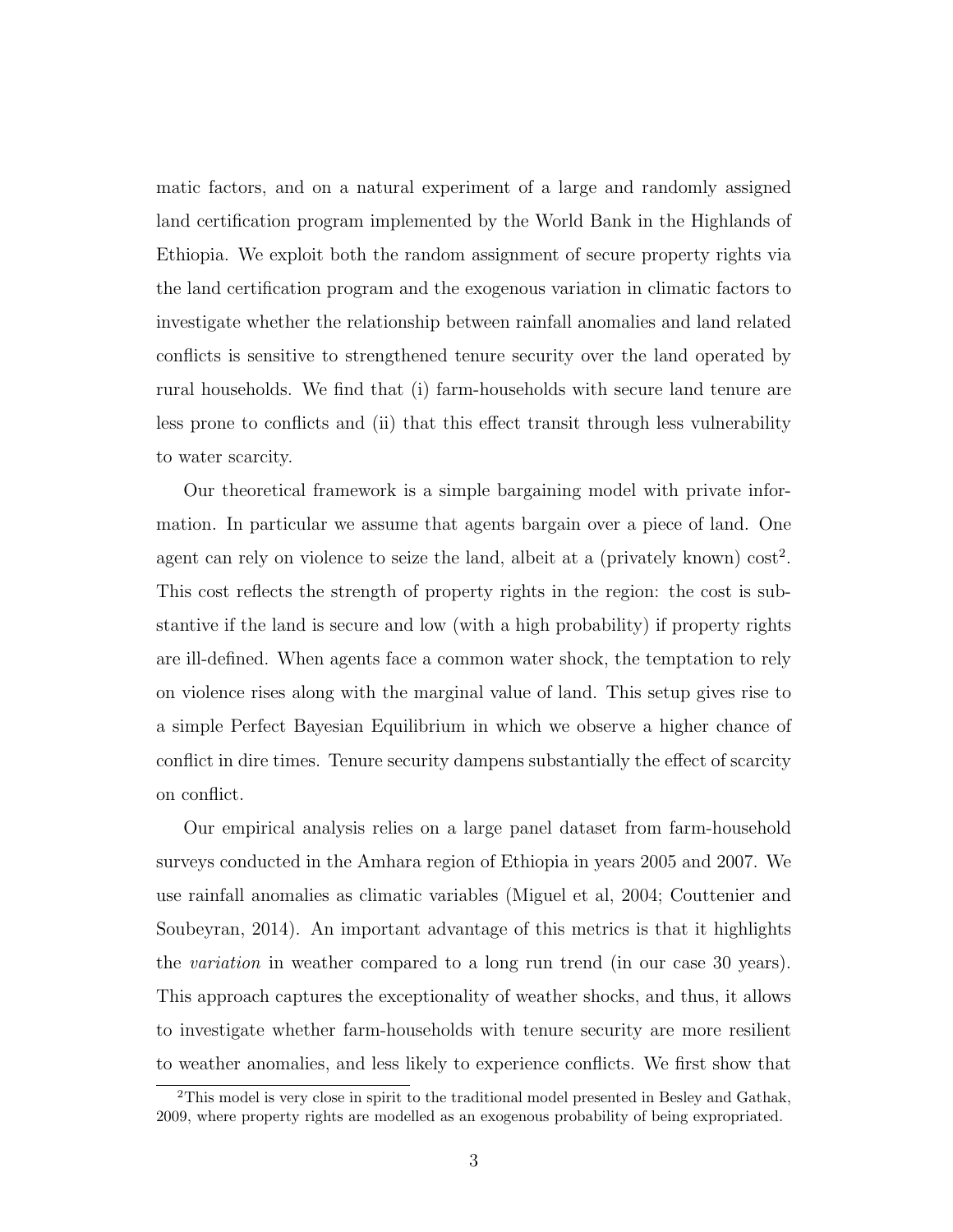having tenure security reduces the occurrence of conflict by 5% for the average household. We then present robust evidence that rainfall anomalies affect land use conflicts: our baseline estimates suggest that a one-standard-deviation in rainfall increases the likelihood of conflict by around 13 percent. For households with tenure security the effect is significantly dampened. This highlights that tenure security leads to less conflict by reducing the vulnerability of rural household to rainfall anomalies. Guided with the theoretical predictions, we further document that factors increasing the marginal value of land magnifies the impact of water scarcity on conflict (without altering the positive effect of tenure security).

This paper is related to a vast empirical literature on how improved property rights affect economic outcomes. In reviewing the property rights literature, Besley and Ghatak (2009) detail how well-defined and secure property rights over land can impact economic outcomes. First, tenure security can increase investment incentives (Besley 1995, Fenske 2011) and it can also increase the use of land as collateral in accessing credit (Besley et al. 2012). Furthermore, there is evidence that political power use land tenure as a way to control the local economy. For example Goldstein and Udry (2008) show that in Ghana agents who are not central to the networks of local political power through which land is allocated are very likely to have their land expropriated if it is fallowed. This create incentive for intensive and inefficient use of land. Similarly, in a recent contribution Acemoglu et al. (2014) show that in Sierra Leone powerful chiefs control access to land. As a result, a whole series of development outcomes (educational attainment, child health among others) are significantly lower. Finally De Janvry et al. (2015), using the rollout of the Mexican land certification program from 1993 to 2006, show that land certification induces migration. We here document a new channel though which tenure security impacts economic outcomes: insecure property rights leada to conflicts, and potentially to violence,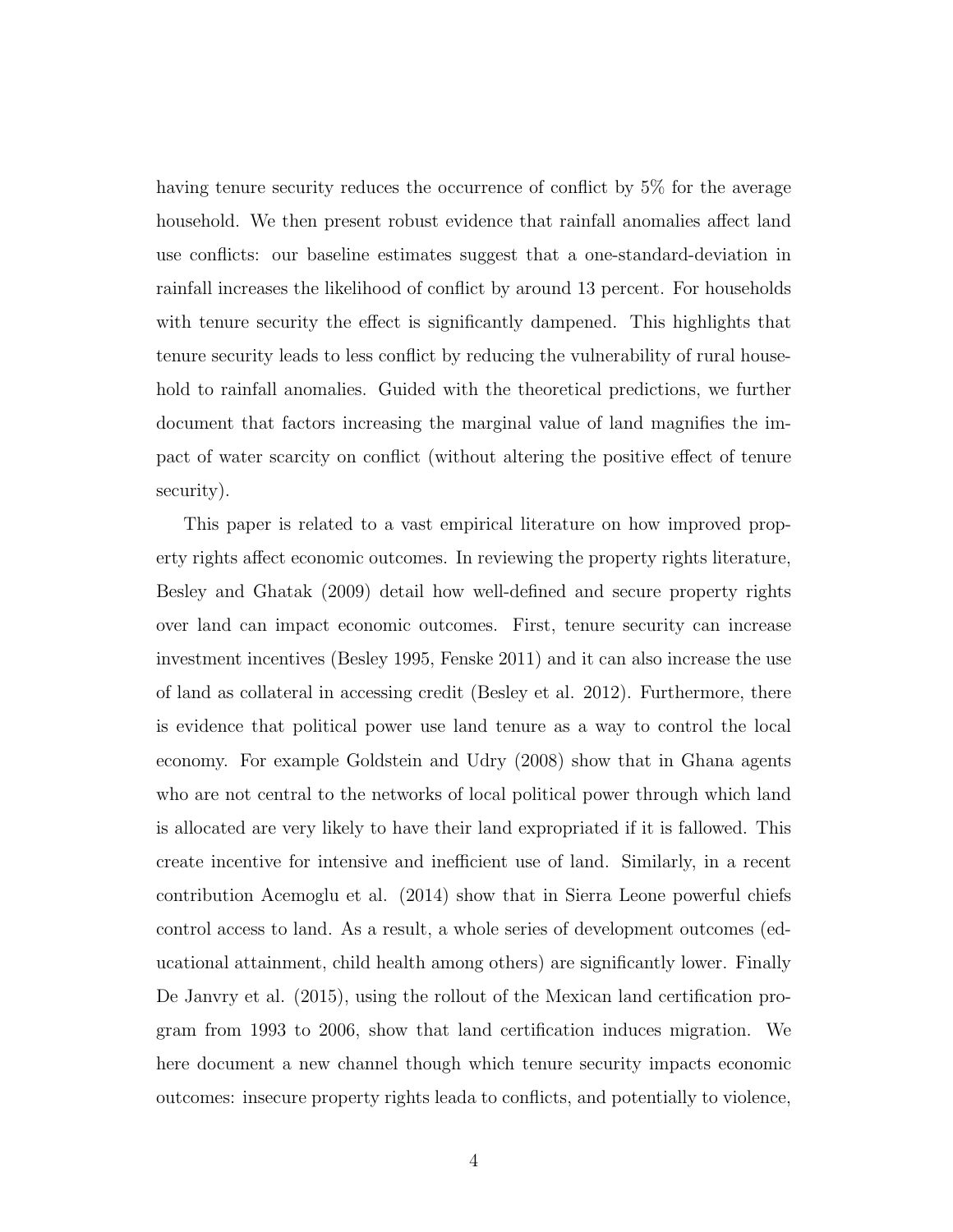in dire times.

Our results also add new empirical evidences on an important channel through which weather anomalies can affect conflict<sup>3</sup>. It is generally found that rainfall anomalies are positively correlated with the occurrence of violent conflicts. We show here that tenure security is an important channel through which water scarcity translates into local conflict. It should be stressed that most of the existing empirical literature on this topic uses aggregate macro panel data on different African countries (see Blattman and Miguel, 2010, for a detailed review). In this paper we adopt a micro approach, allowing us to pin down a plausible mechanism translating weather anomalies in violence. To the best of our knowledge, the clear identification of the role of property rights in generating conflict is new in this literature.

Ethiopia provides a prime set up to address these types of research questions. A largely rural country, historically plagued by rainfall anomalies, Ethiopia's land rights were shaped by a radical land reform in 1975 implemented by the Marxist regime (the Derg). As a result, all land was made collective property of the Ethiopian people for more than three decades. Farmers were given usufruct rights (only user-rights to land) with periodic village-level land redistributions. Land could not be sold, mortgaged, exchanged, or transferred. While the new government in 1991 partially lifted the market ban and then allowed for some land rental activities, tenure security remained a critical issue. The momentum for more market oriented land policy was indeed very weak. A combination of oral contracts and lack of judicial institutions to intervene in case of disputes created a situation of persistent land insecurity, and frequent litigations among rural households (Deininger et al., 2008). The land certification program by providing clarity and tenure security aimed at reducing tenure insecurity resulting from the

<sup>3</sup>See for example Miguel et al., 2004; Harari and La ferrara, 2014; Couttenier and Soubeyran, 2014 or Berman and Couttenier, 2015.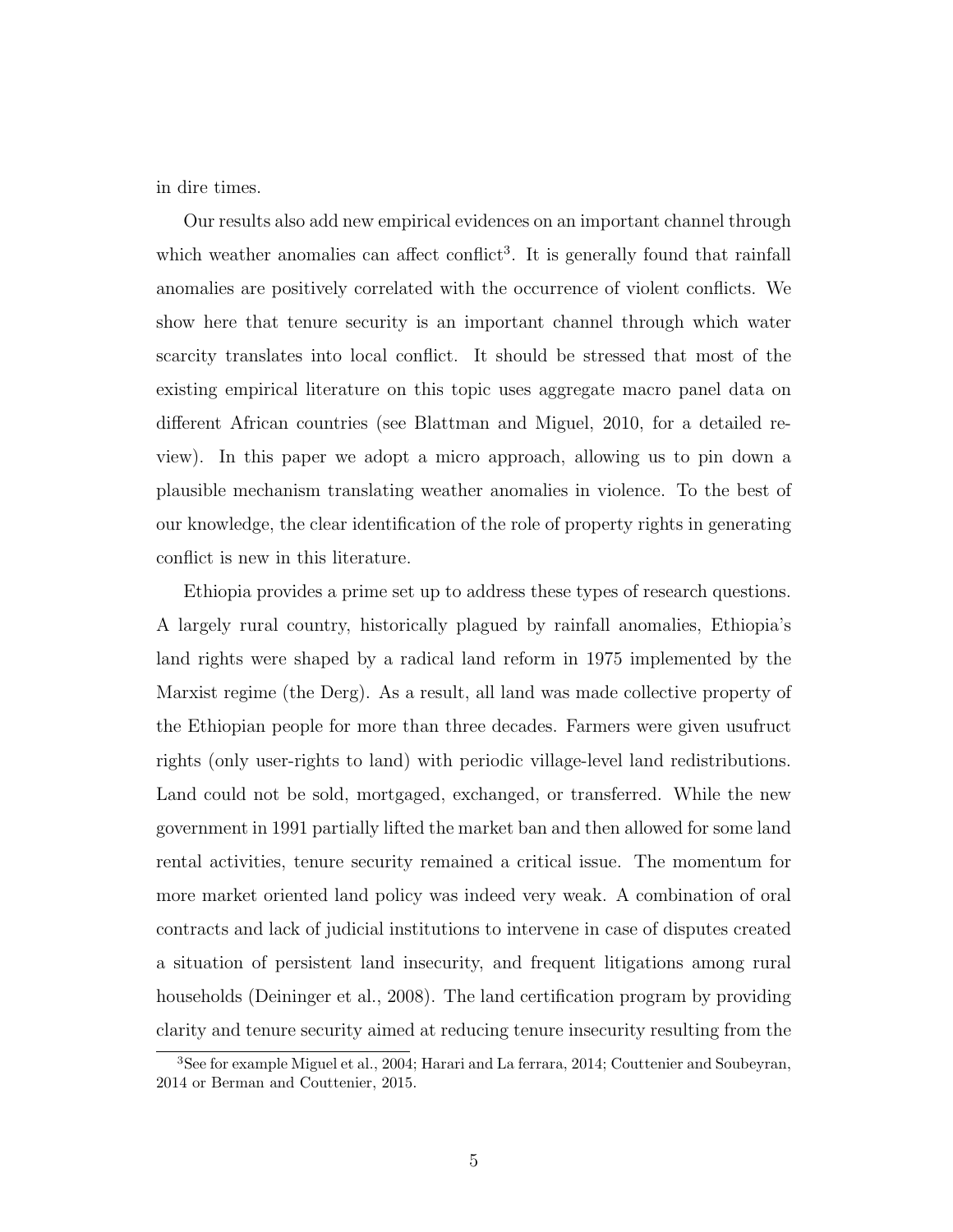previous usufruct land rights.<sup>4</sup>

The paper is organized as follows. Section 2 presents the theoretical framework and the main predictions. Section 3 describes the data while section 4 presents the empirical strategy and the results. Section 5 provides concluding remarks

# 2 Theoretical Framework

This section presents a simple theoretical framework in the spirit of the traditional property rights model presented in Besley and Ghatak (2009). The model provides an economic rationale for why conflict emerge in equilibrium and highlights the role of tenure security and of the marginal value of land. The model motivates the empirical model estimated in Section (4).

**Environment** Two agents  $N = \{1, 2\}$  share a total amount of land of size L. Let  $x_1$  be the land share of agent 1 and  $x_2$  the share of agent 2, with  $x_1 + x_2 = 1$ . We denote by  $l_1 = x_1L$  the land size of agent 1 and by  $l_2 = x_2L$  the land size of agent 2. An amount of water  $w$  falls uniformly over  $L$ . Hence each agent has access to an amount of water  $l_i w$ .

Water is a substantial input in production (i.e. farming, herding) but also an essential part of agents livelihoods. We denote the payoff that each agent gets from an amount  $l_i w$  of water by  $b_i(l_i w)$ . We assume that  $b_i(.)$  is increasing and concave in the available amount of water  $l_i w$ .

Let  $v_i$  be the marginal value of land for each agent, i.e.  $\frac{\partial b_i}{\partial l_i} = v_i$  for  $i = 1, 2$ . The utility of an agent *i* is  $u_i = b_i(l_i w) + t_i$  where  $t_i$  is a monetary transfer. We

<sup>4</sup>Deininger et al. (2008) reports that self reported perceived tenure security increased and that the number of dispute over inheritance of land were reduced in the Amhara region after the implementation of the titling program. Holden et al. (2011a) find that the number of conflicts was lower both during and after the implementation of the land registration and certification than before.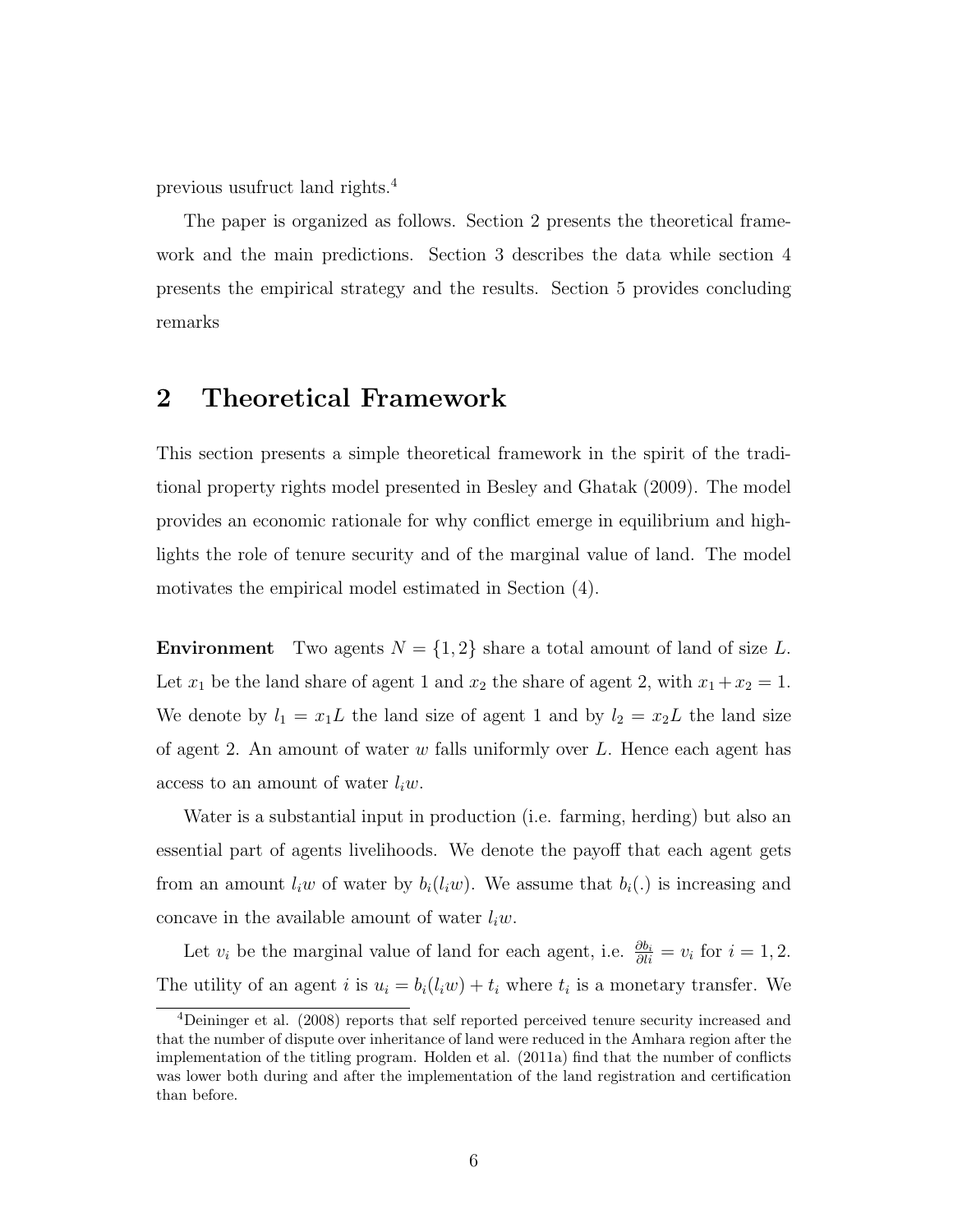assume that agents are expected-utility maximizers.

The game The agents bargain over a small piece of land owned by agent 1. Bargaining occurs naturally because the marginal value of land of agent 1 ("the owner") is lower than agent 2, i.e.  $v_2 > v_1$ . The game proceeds as follows: agent 1 makes an offer  $\bar{p}$  to agent 2 for the piece of land. Agent 2 can either accept or refuse this offer. If agent 2 refuses the offer, he can either seize the land by force or start a (Nash) bargaining procedure. The bargaining procedure will lead agents to agree on a price p for the land such that  $v_2 > p > v_1$ . At this price the gains in utility from the transfer of land will be  $(p - v_1)$  for agent 1 and  $(v_2 - p)$ for agent  $2^5$ .

If agent 2 contests the negotiation and decides to seize the land by force she has to incur a cost c. This cost reflects the legal formalities associated with the use of force, the social cost of potentially acquiring bad reputation... We assume that this cost is uniformly distributed<sup>6</sup> over [0,  $\theta$ ] and is private information of agent 2. The parameter  $\theta$  summarizes the strength of property rights: a higher  $\theta$  reflects that property rights are more strongly enforced in the region.

### 2.1 Analysis

We proceed by Backward Induction, first studying the outcome of the bargaining procedure.

The Bargaining procedure We are looking for the Nash Solution of the bargaining process, hence the p maximizing the Nash Product

<sup>&</sup>lt;sup>5</sup>Note that the outcome of the game is qualitatively similar in the symmetric situation where agent 2 first makes an offer, which can be accepted or refused by agent 1, in which case agent 2 can either seize the land by force or start a Nash Bargaining procedure.

<sup>6</sup>We assume a uniform distribution for the sake of transparency. However, as will become clear while detailing the equilibrium, most of our results hold with more general distribution functions, in particular symmetric distributions with (weakly) decreasing hazard rates.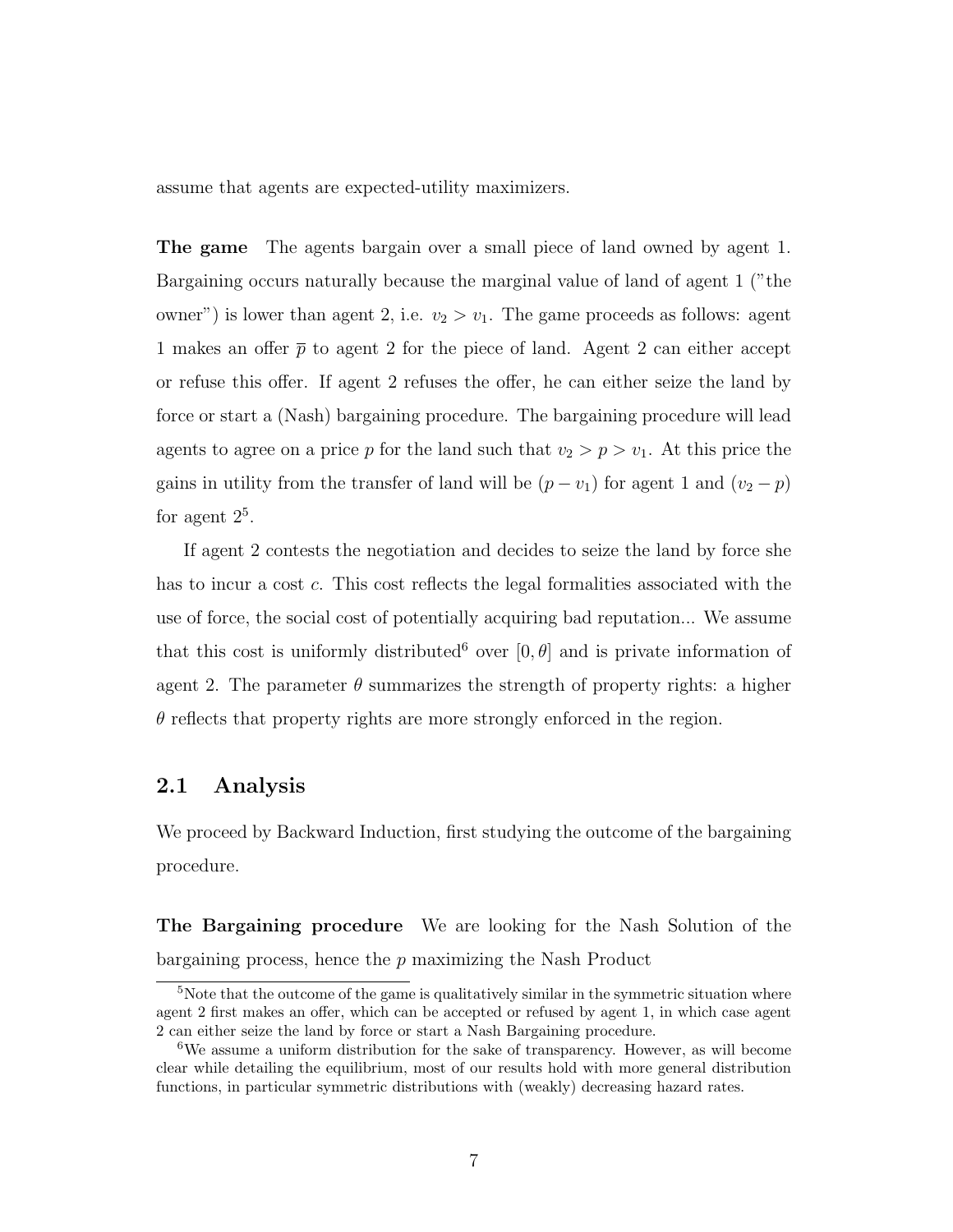$$
Max_p(p - v_1)^{\alpha_1}(v_2 - p)^{\alpha_2} \tag{1}
$$

where  $\alpha_1$  and  $\alpha_2$  summarize the bargaining power of agent 1 and agent 2.

The first order condition leads to  $\alpha_1(p-v_1)^{\alpha_1-1} = \alpha_2(v_2-p)^{\alpha_2-1}$ . Dividing both sides by  $(p - v_1)^{\alpha_1 - 1} (v_2 - p)^{\alpha_2 - 1}$  and rearranging leads to

$$
p^* = \frac{\alpha_1}{\alpha_1 + \alpha_2} v_2 + \frac{\alpha_2}{\alpha_1 + \alpha_2} v_1 \tag{2}
$$

Note that, by construction,  $v_1 \leq p^* \leq v_2$ .

Decision of agent 2: conflict or peaceful negotiation Agent 2 compares the benefits of the initial offer and the bargaining price with the cost of seizing the land by force:

- If  $\min\{\bar{p}, p^*, c\} = \bar{p}$  agent 2 accepts;

If  $\min\{\bar{p}, p^*, c\} = c$ , agent 2 seizes land by force;

Finally, if  $\min\{\bar{p}, p^*, c\} = p^*$  agent 2 refuses the initial offer and starts bargaining.

**The offer of Agent 1** The decision of agent 1 depends on  $\theta$  and on the subsequent decisions highlighted above. Agent 1 first searches the  $p$  maximizing her expected payoff:  $(1 - \mathbb{P}\{c \leq p\}) (p - v_1) - (\mathbb{P}\{c \leq p\}) v_1$ , leading to  $p = \frac{\theta}{2}$ 2 with a uniform distribution. We denote this solution by  $p^{\max}$ :

- If  $p^{\max} \leq p^*$ , agent 1 offers  $\bar{p} = p^{\max}$ . Any other initial offer decreases the expected payoff of agent 1 given that  $p^{\text{max}}$  maximizes the expected payoff of agent 1.

- If  $p^{\max} > p^*$ , agent 1 offers  $\overline{p} = p^*$ . If  $\overline{p} > p^*$ , agent 2 refuses the initial offer and starts the bargaining procedure which leads to  $p^*$  (if not seizing the land by force). Any offers  $\bar{p} < p^*$  lead to a lower payoff for agent 1.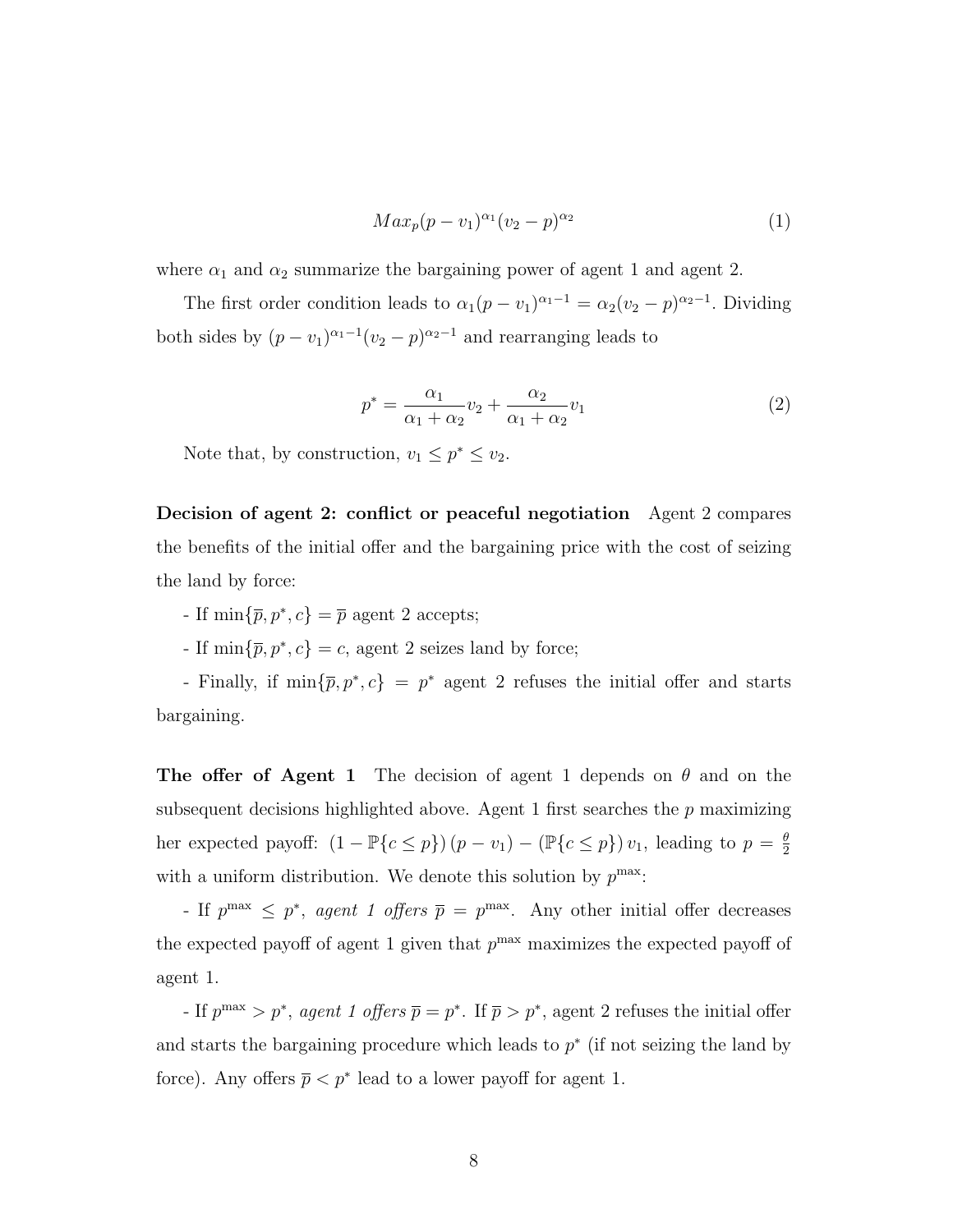# 2.2 The Equilibrium

In the unique Perfect Bayesian Equilibrium of the game, the strategies of the agents are as follows: Agent 1's strategy is to

- propose  $\overline{p} = p^{\max}$  if  $p^{\max} \leq p^*$ .
- propose  $\overline{p} = p^*$  if  $p^{\text{max}} > p^*$ .
- Agent 2's strategy is to
- accepts any initial offer if  $\min\{\bar{p}, p^*, c\} = \bar{p}$
- rejects the initial offer and seize the land by force if  $\min\{\bar{p}, p^*, c\} = c$
- rejects the initial offer and starts the bargaining process if  $\min\{\bar{p}, p^*, c\} = p^*$

Proposition 1 In the unique Perfect Bayesian Nash equilibrium of the game, agent 1 offers  $\bar{p} = \min\{p^{\max}, p^*\}$ . Agent 2 accepts the initial offer if  $\bar{p} \leq c$  and seize the land by force if  $\bar{p} > c$ .

### 2.3 From theory to evidence

This simple framework can be used to obtain comparative statics predictions resulting from household level and water availability heterogeneity. We show that the probability of observing a conflict varies with strength of the property rights, and further depends on water scarcity, farm size and factors impacting the marginal value of land.

• More secure property rights are reflected as a higher  $\theta$ : better property rights translate in a higher average value for c, the cost of seizing the land by force. Conflict occurs at the equilibrium when  $\bar{p} = \min\{p^{\max}, p^*\} > c$ . When  $\bar{p} = p^*$ , conflicts are less likely when  $\theta$  is higher, simply because  $\mathbb{P}\{c \leq p^*\} \equiv \frac{p^*}{\theta}$  $\bar{\theta}^*$  decreases with  $\theta$ . When  $\bar{p} = p^{\max}$ , the probability of conflict does not change when  $\theta$  increases,  $\mathbb{P}\{c \leq p^{\max}\}\equiv \frac{1}{2}$ . Hence, we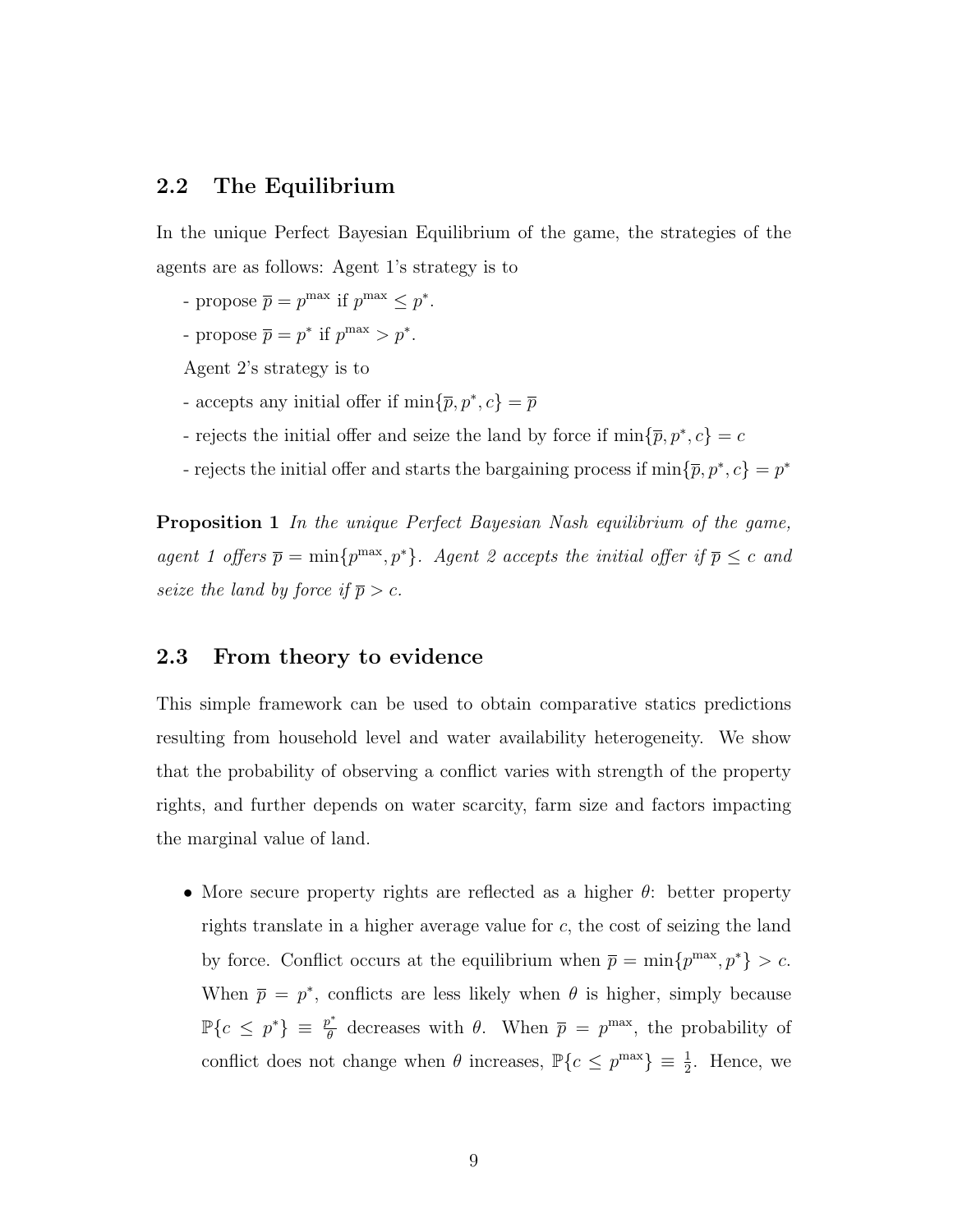should observe that more secure property rights either diminish or have no impact on conflict<sup>7</sup>.

- As shown above, the probability of conflict is increasing in  $p^*$  when  $\overline{p} = p^*$ , because  $\mathbb{P}\{c \leq p^*\} \equiv \frac{p^*}{b}$  $\frac{\partial^2}{\partial b}$ . It is clear in equation (2) that an increase in  $v_1$  and/or  $v_2$  leads to an increase in  $p^*$ . Recalling that  $\frac{\partial v_i}{\partial w} \geq 0$  due to the concavity of  $b_i(l_iw)$ , a decrease in the amount of water w will increase both  $v_1$  and  $v_2$ , and ultimately  $p^*$ . Consequently, a decrease in the amount of water available to both agents increases the probability of conflict through an increase of the marginal value of land.
- Similarly, we can see that an increase in the amount of land available to one agent will decrease the probability of conflict:  $\frac{\partial v_i}{\partial l_i} \leq 0$  due the concavity of  $b_i(l_iw)$ . Hence, if agent 1 (and/or agent 2) has more land at her disposition we should observe a drop in the probability of conflict.
- Finally, any factor increasing the marginal value of land will also increase the probability of conflict in dire times.

# 3 Data

# 3.1 Climatic Data

The climatic data are elaborated from the National Meteorological Services (2007), which provide annual mean rainfall from 1976 to 2006 at the household level. Rainfall data are collected from weather stations in the country. We impute the household specific rainfall values using longitude, latitude, and elevation

<sup>&</sup>lt;sup>7</sup>This result holds for more general symmetric distributions (i) with (weakly) decreasing hazard rate and (ii) meeting the following condition:  $f(p^{\max})^2 \frac{\partial F(p^{\max})}{\partial \theta} + \frac{\partial F(p^{\max})}{\partial \theta}$ ∂θ  $\frac{\partial f(p^{\text{max}})}{\partial p^{\text{max}}} (1 F(p^{\max}) - (1 - F(p^{\max})f(p^{\max})\frac{\partial f(p^{\max})}{\partial \theta} \leq 0$ . Condition (ii) is met for most parameter values by the Normal distribution and the Student's t-distribution for example.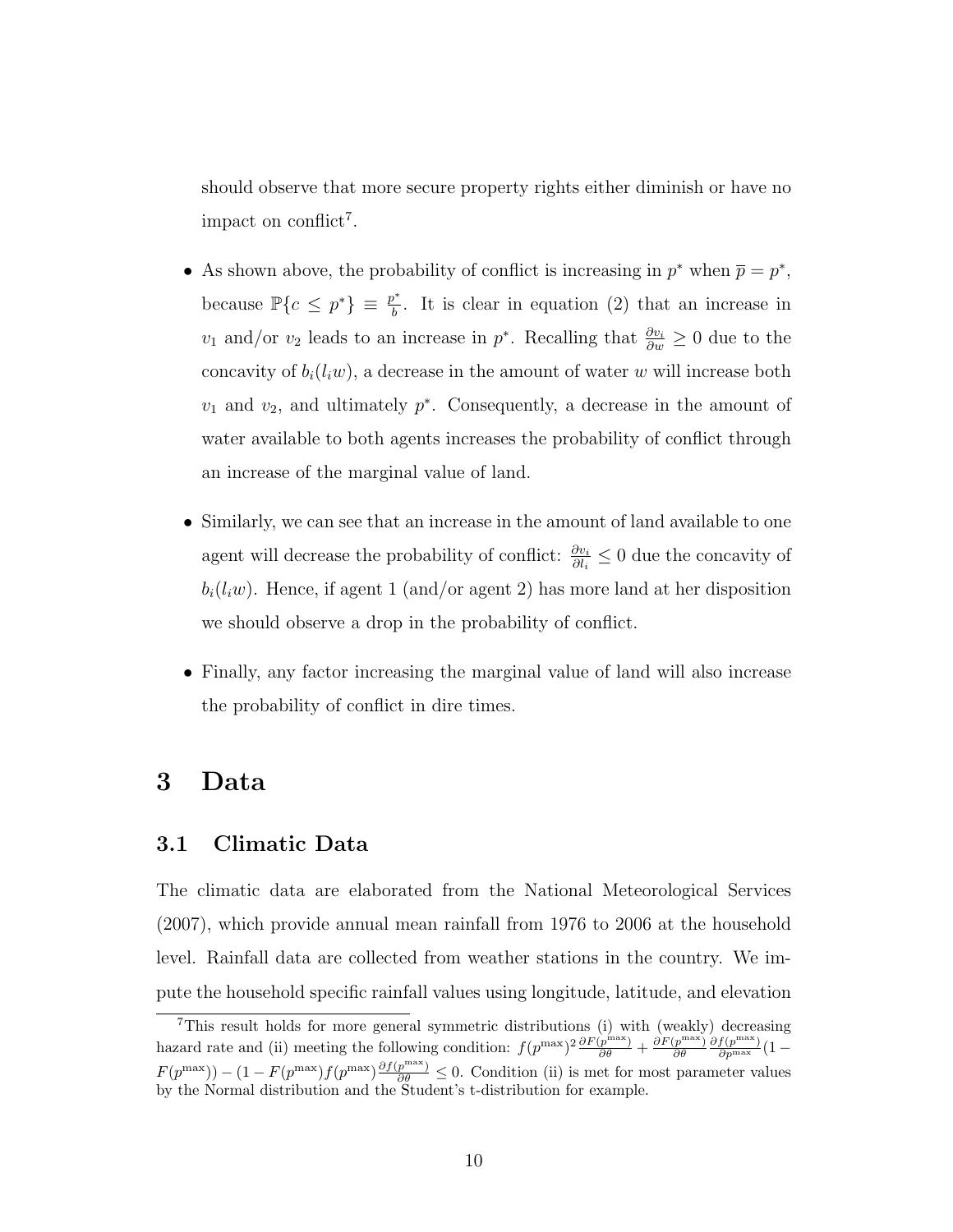information of each household by adopting the Thin Plate Spline method of spatial interpolation, which is commonly used to generate spatial climate datasets<sup>8</sup>. This method has the advantage that it accounts for spatially varying elevation relationships, and it is not difficult to apply. However, it does not handle easily very sharp spatial gradients, and it only simulates elevation relationship. This is a typical characteristic of coastal areas. Significant terrain features, and no climatically important coastlines characterise our study area. This implies that the choice of the Thin Spline method is appropriate (for more details on the properties of this method see Daly, 2006).

We follow the recent literature and use rainfall anomalies as a measure of climatic anomalies, that is the difference between the weather at time t and the 1976-2006 climatic data divided by the 1976-2006 standard deviation. This allows for the possibility that drier areas having larger variability is taken into account, and the likelihood of scale effects is eliminated (Nicholson, 1986). This measure has been used by Barrios et al. (2010), who also emphasize that these anomalies can be considered as exogenous to the farm-household.

### 3.2 Land Use Conflicts

We use the Sustainable Land Management Survey to estimate the effect of climate on social conflicts and the role played by land tenure certification<sup>9</sup>. This is a farm-household panel survey conducted by the Department of Economics of Addis Ababa University in collaboration with the Ethiopian Development Re-

<sup>8</sup>By definition, Thin Plate Spline is a physically based two-dimensional interpolation scheme for arbitrarily spaced tabulated data. The Spline surface represents a thin metal sheet that is constrained not to move at the grid points, which ensures that the generated rainfall and temperature data at the weather stations are exactly the same as the data at the weather station sites that were used for the interpolation. In our case, the rainfall and temperature data at the weather stations are reproduced by the interpolation for those stations, which ensures the credibility of the method (see, Wahba 1990 for details).

<sup>&</sup>lt;sup>9</sup>See Holden et al. (2011a), Deininger et al. (2011) for a background on Ethiopian tenure system.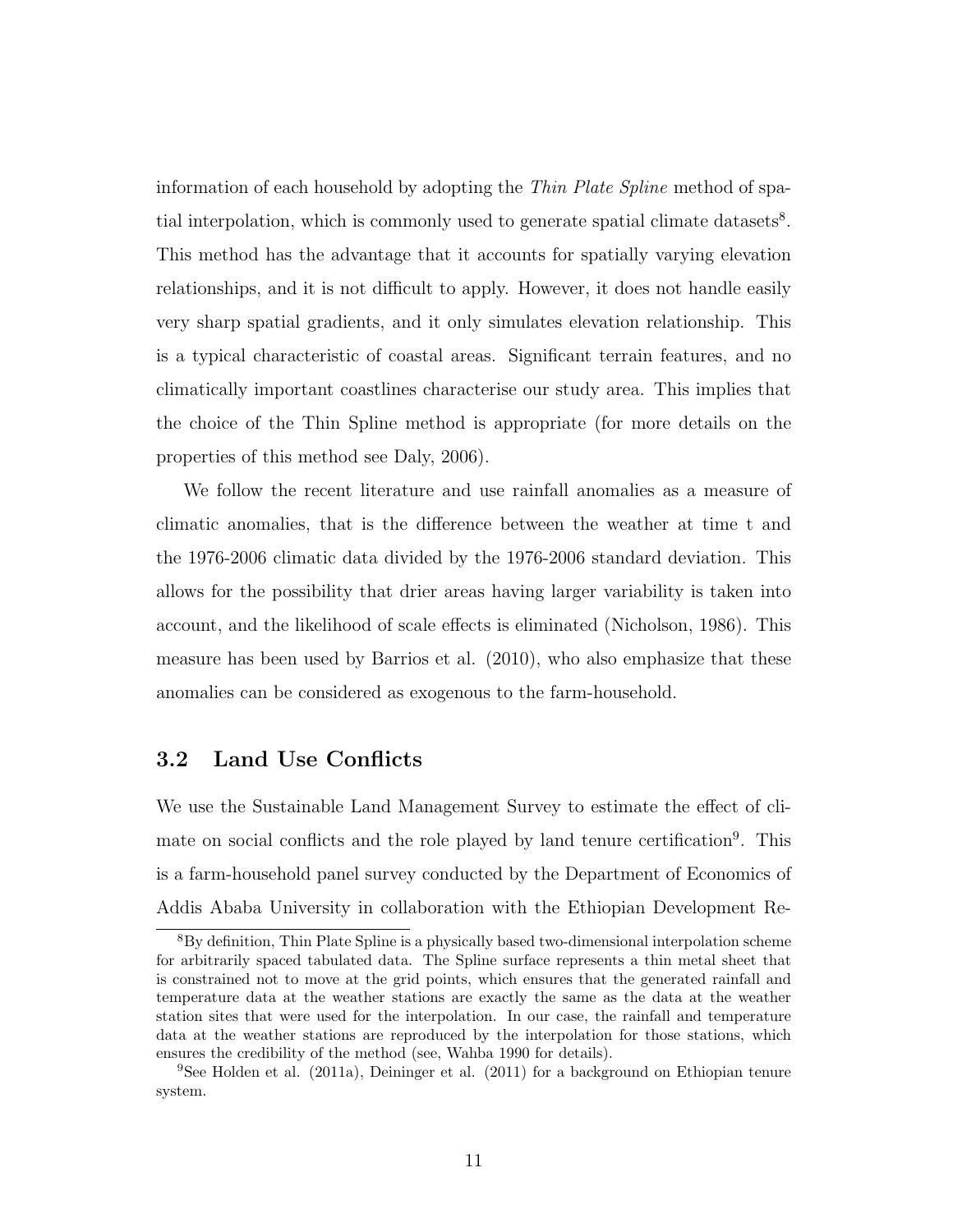search Institute, and the University of Gothenburg in years 2005 and 2007. The survey was conducted in the Amhara National Regional State of Ethiopia, and includes 12 villages (kebeles), six from the East Gojjam zone, and six from the South Wello zone. The Amhara region is one of the largest states of Ethiopia and is located in the northern, northeastern, and central areas of Ethiopia. It is the second largest state in the country covering eleven percent of Ethiopias total area. The Amhara region is divided into three major agricultural climatic zones: highland (above 2,300 meters), semi-highland (1,500 to 2,300 meters), and lowland (below 1,500 meters) accounting for 20%, 44%, and 28% of the land area, respectively. This varied ecology is also a source of diversified agriculture in the region. A large part of the population is living in highland areas with steep slope topography, and about 90% (14.7 million) of the people live in rural areas in the Amhara region.

The land registration and title certification pilot program was supported by the Swedish International Development Cooperation, as part of a rural development program for the Amhara region. A pilot was set up in two selected pilot kebeles Gozamen in East Gojam zone and Dessie Zuria in South Welo zone. While the original planning was to start the project in January 2003, it took about 30 months to complete data collection, data entry, and produce maps of the kebeles. The actual provision of certificates to the farmers in the pilot kebeles was postponed several times, and finally took place in March 2005. The treated group that randomly received land certification includes eight villages while the control group four villages. The randomization of property rights was at the village level. In addition, in each year about 1,500 households were selected by random stratified sampling based on indicators such as population density, access to the market, and agricultural potential.

One of the survey instruments was specifically designed to elicit land use conflicts. Specific questions were included to investigate whether farmers have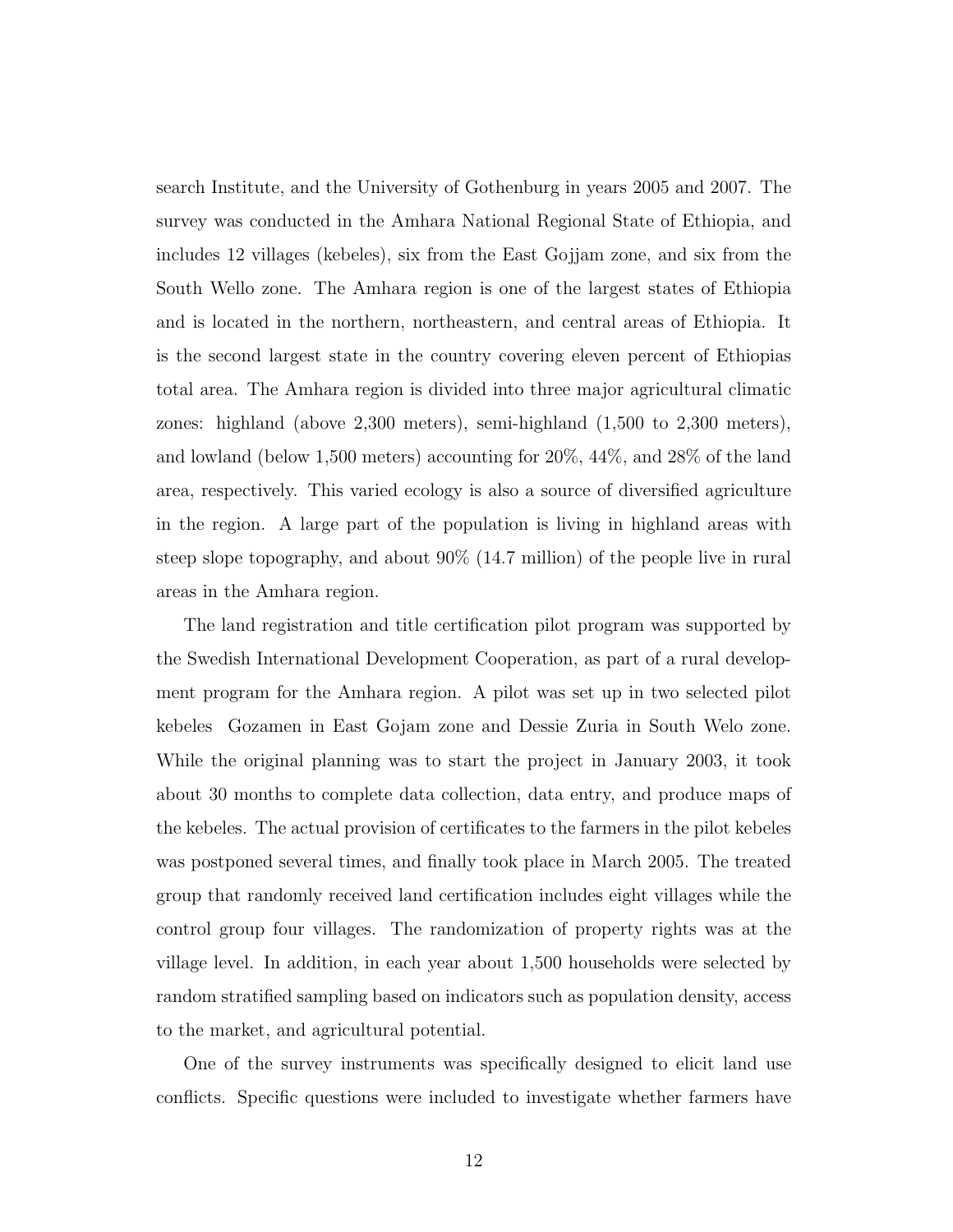#### Table 1: Table 1 here

#### Table 2: Table 2 about here

experienced any conflicts: Have you ever faced any conflicts or claims regarding the land you own? An event was defined as a conflict in the following cases: (i) the claimant pushed the borders of the famers parcel; (ii) it was claimed that the plot was unfairly given to the farmer; (iii) it was claimed that the plot belonged to the claimant sometime ago; (iv) it was claimed that the farmer pushed the claimants borders; (v) the claimant did not want to leave the land the farmer left for him to manage while the farmer was away; (vi) the claimant did not want to leave the farmers land he had given out to him on sharecropping.

Our final sample includes 12 villages, and 1,487 farm-households (1,027 with land tenure and 460 without land tenure) for a total of 2,974 observations (2,054 with land tenure and 920 without land tenure). Descriptive statistics for the whole sample, and the control and treated groups are presented in Table 1. Table 1 shows that in year 2005 before the land certification was implemented our key variable of interest, the proportion of social conflicts, is not statistically different between control and treated group while in 2007 after the program implementation, farm-households belonging to the control group seem more likely to experience conflicts than the treated farm-households. In addition, Table 2 shows that control and treated villages are not statistically different, supporting the quality of the randomization of the land certification program at the village level.

As mentioned, the land certification program was randomly assigned at the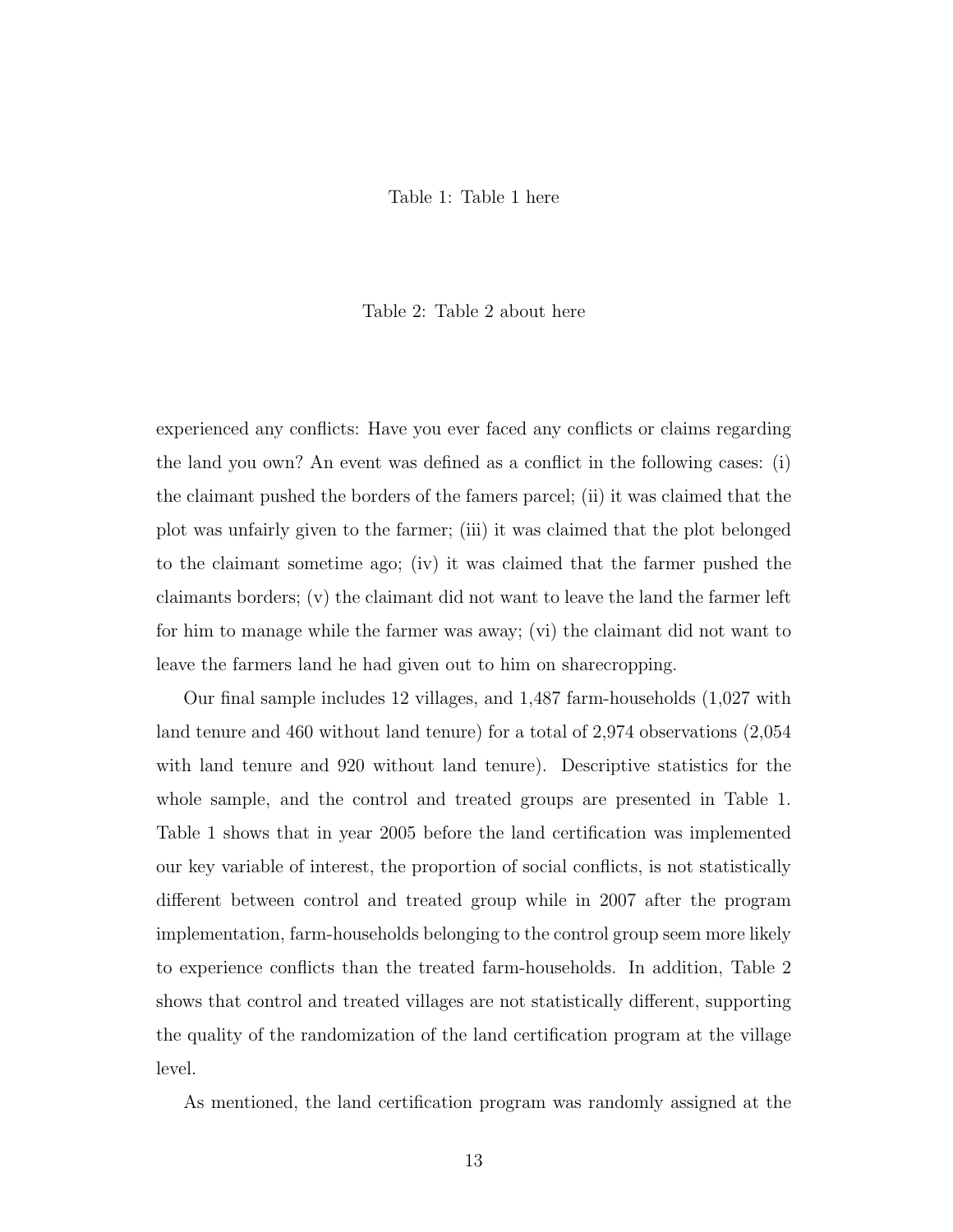village level. The villages in which the program has been implemented prior to the survey in 2007 are taken as the treatment group and the rest of the villages in our sample as the comparison group. As per the discussion with officials from the EPLAUA, the choice of the kebeles is based on a combination of factors such as the kebele's administrative capacity and the kebele's facilities. For the kebeles to be randomly chosen, it is required that the differences with respect to the kebeles administrative capacity is not strongly associated with other crucial kebeles features such as population, demography, agricultural potential, and the level of economic development. If the non-certified and certified kebeles are not systematically different in terms of factors that are likely to influence key economic variables of interest, then the sequential certification process could be considered random.

The primary criteria we used to establish that the choice of kebeles is random is the location of the kebeles relative to the main road/nearest town. As per our survey data, the average distance of the nearby town from treatment and control villages is 69.5 and 72.5 minutes, respectively. Similarly, the average distance from a nearby main road is 24 and 37 minutes, respectively. This shows that, there is no pattern which makes the certified and non-certified kebeles significantly farther or nearer from the main road. These findings lend support to our assumption that the differential temporal treatment of the program across the different kebeles can be taken as a quasi-experiment to identify the causality between the program and the changes in the outcome of interest.

Test of the common trend assumption is considered a more formal test of random assignment of the program into treatment and control kebeles. Given that the common trend assumption holds, the general trend in the variable of interest in the two groups (treated and not treated) would have been the same in the absence of treatment. While the common trends assumption is fundamentally untestable after the introduction of the program, previous studies assess the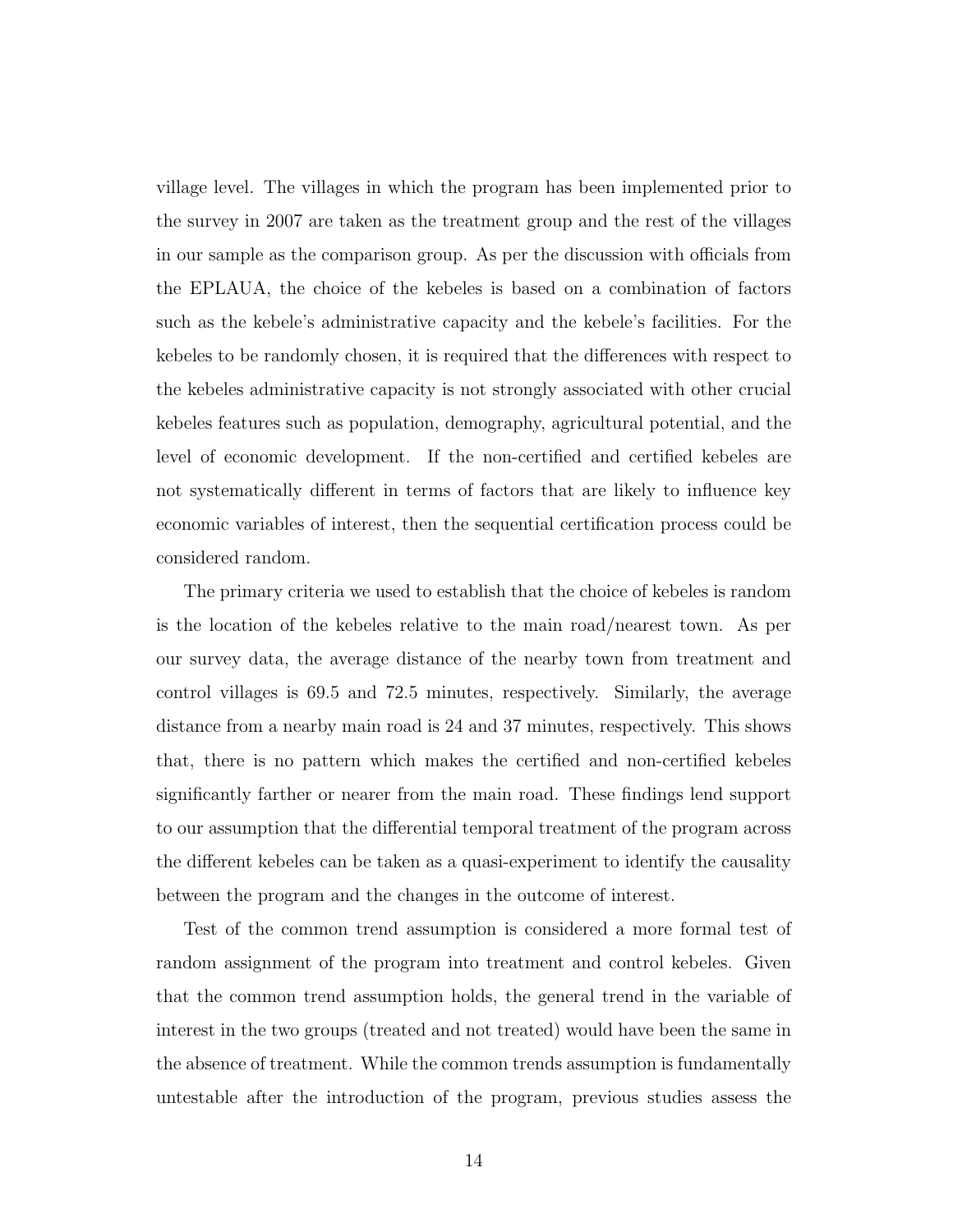pattern of pre-policy changes in various variables of economic interest to validate the assumption (e.g. Deininger et al., 2011). In these studies, the common trend assumption was conducted based on the three-wave observations prior to the commencement of the program, effective after the year 2005.

# 4 Empirical Strategy and Results

We now turn on the empirical investigation of the theoretical predictions presented in section (2). We will detail our empirical strategy before presenting our results.

### 4.1 Empirical Strategy

Our empirical strategy relies on (i) the random nature of rainfall anomalies; (ii) the random assignment of land certification to farm-households at the village level; and (iii) the panel nature of our dataset by using farm-household and time fixed-effect.

First, we estimate

$$
Y_{i,t}^* = \beta_1 W_t + \beta_2 W_{t-1} + \beta_3 Tenure + \epsilon_{1,i,t}
$$
\n
$$
\tag{3}
$$

where  $Y^*$  represents the unobserved propensity of farm-household i in year t  $(t = 2005, 2007)$  to experience land use conflicts; W represents rainfall anomalies experienced by farm-household i at times t and  $t - 1$  to allow for the dynamic effect of climatic factors<sup>10</sup>; Tenure is a dummy equal to one if a household has secure property rights over land and  $\epsilon$  is the individual error term.

We then exploit the panel nature of the dataset and compare the same household overtime subject to different climatic conditions accounting for time-

 $10$ We consider one lag following the existing literature (e.g., Couttenier and Soubeyran, 2014 or Harari and La Ferrara, 2014).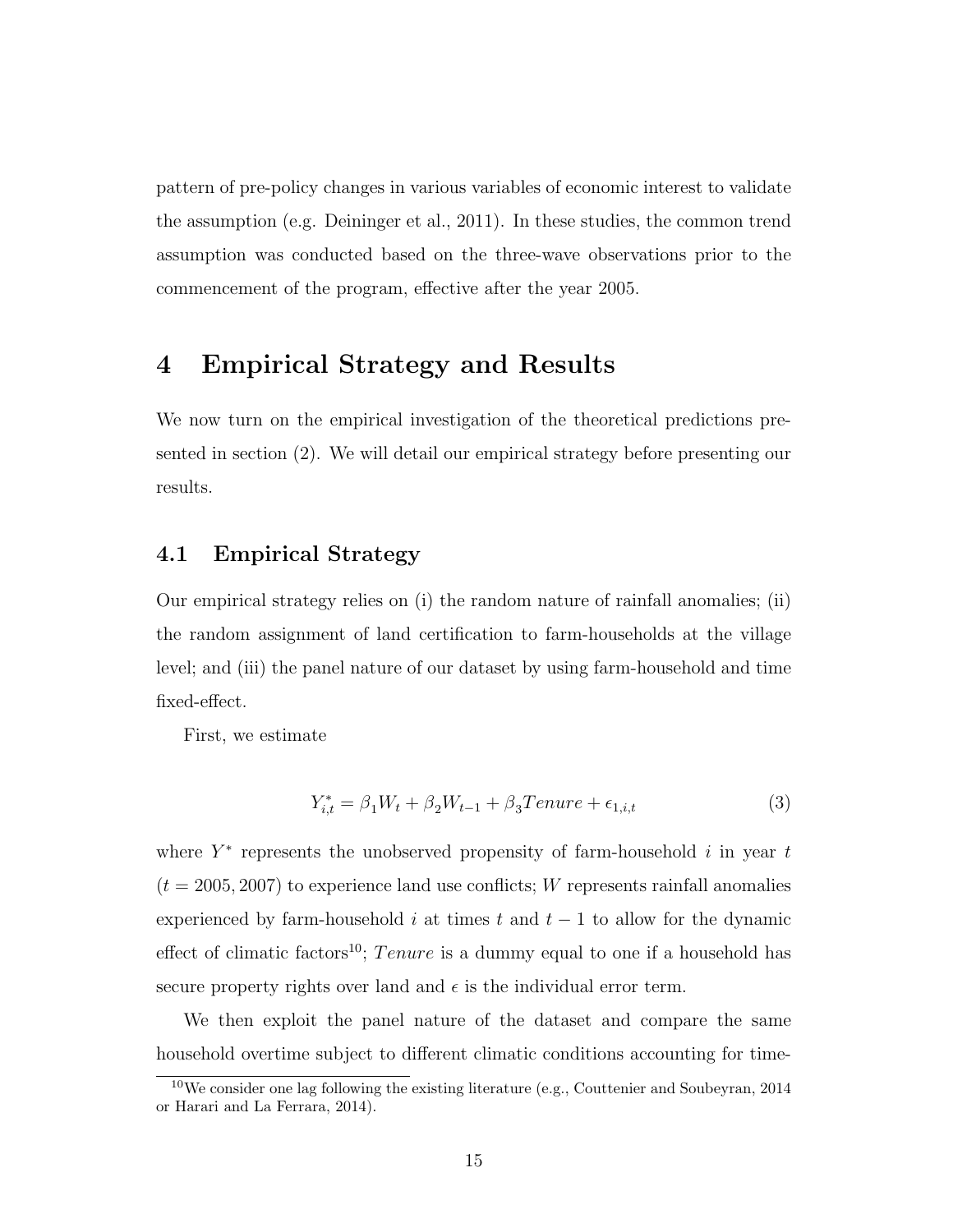invariant and time-specific omitted variables <sup>11</sup>

$$
Y_{i,t}^* = \beta_1 W_t + \beta_2 W_{t-1} + \mu_i + \mu_t + \epsilon_{2,i,t}
$$
\n<sup>(4)</sup>

where  $\mu_i$  represents farm-household fixed effects and  $\mu_t$  represents the time fixed effect. Finally, we want to see if household with land tenure security are less prone to conflict triggered by water scarcity,

$$
Y_{i,t}^* = \beta_1 W_t + \beta_2 W_{t-1} + \beta_3 W_t \times Tenure + \beta_4 W_{t-1} \times Tenure + \mu_i + \mu_t + \epsilon_{3,i,t} (5)
$$

where  $W_t \times T$  enure and  $W_{t-1} \times T$  enure denote the interaction of rainfall anomalies with the dummy *Tenure*.

As mentioned,  $Y^*$  is not observed. What we do observe is whether the farmhousehold faced any conflicts related to the land owned. Hence, following the theoretical framework, the mapping from  $Y^*$  to the observable  $Y_{i,t}$  is

$$
Y_{i,t} = \begin{cases} 1 \text{ if } Y^* > 0, \\ 0 \text{ otherwise} \end{cases}
$$
 (6)

where  $Y_{i,t}$  is equal to 1 if the farm-household experienced any conflicts and 0 otherwise. In addition, we account for within-panel autocorrelation (clustering on farm-households) and cross-panel correlation (clustering on time) by estimating two-way cluster-robust standard errors (Cameron et al., 2011).

In addition to the equations above, we estimate alternative specifications that include interaction terms. Following our theoretical predictions, the prime objective is to shed light on the mechanism linking water shock, property rights and conflicts. First we introduce an interaction term involving rainfall anomalies and the farm size (i.e. land size  $l_i$  in the model). We include this interaction

<sup>11</sup>Of course, in order to account for fixed effects we have to drop the variable "Tenure".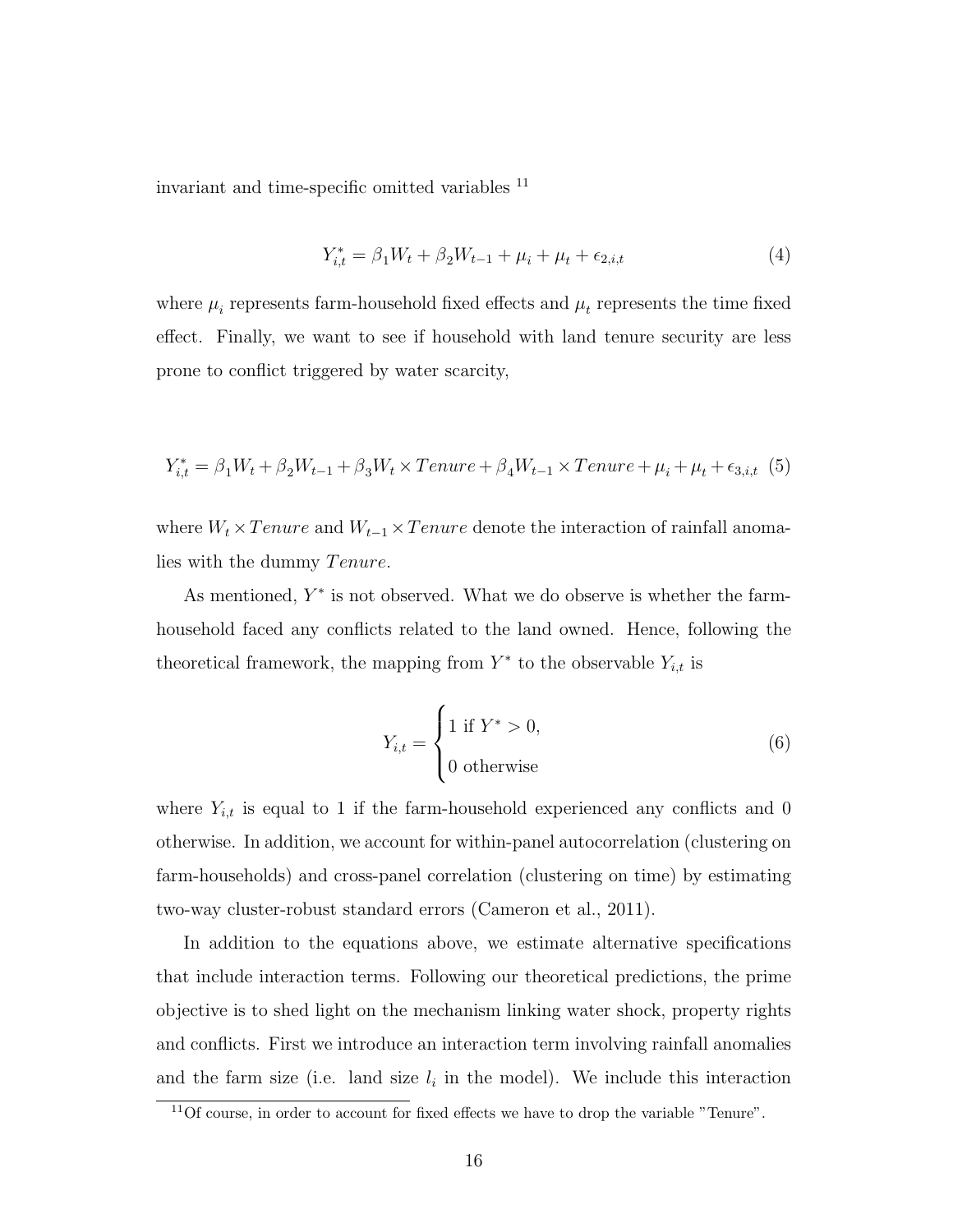to explore the prediction 3 stating that when the share of land of the owner is higher, the probability of conflict should be lower when hit by a water shock (due to a lower marginal value of land). The expected sign of the interaction term is positive: we should observe less conflicts after a drop in water availability when the owner has more land. We also consider if having more labor available on the farm (i.e. proxied by household size) or having more livestock would increase the impact of water scarcity on conflict (as predicted by the theoretical framework). The main idea is that having more of these factors—crucial for farming and herding—will increase the marginal value of land. We thus expect a negative sign for these interactions terms.

# 4.2 Main Results

Table 3 presents standard OLS estimates of equation (4), (5) and (6) with robust standard errors clustered at the kebele level<sup>12</sup>. As expected, column  $(1)-(3)$  show that tenure security reduces conflict. Furthermore, we see in columns  $(2)-(6)$ that (i) rainfall anomalies increase the likelihood of conflicts; and (ii) that farmhouseholds with land certification are resilient to rainfall anomalies.

In terms of magnitude, the estimation results in Table 3 suggest that having tenure security reduces the occurrence of conflict by around 5 percent. Conversely, a one-standard-deviation decrease in rainfall (signaling drier conditions) increases the probability of observing a conflict for the average household by around 13 percent. Columns  $(4)-(6)$  conclude by showing that tenure security dampens conflict by reducing the vulnerability of household to weather variation: the effect of tenure security on conflict transits mostly through a reduction in clashes triggered by water scarcity.

 $12$ Although our dependent variable is dichotomous, we choose to implement OLS because alternative models such as logit and probit models may yield to biased estimates in the case of rare events as in our case study (King and Zheng, 2001; Harari and La Ferrara, 2014).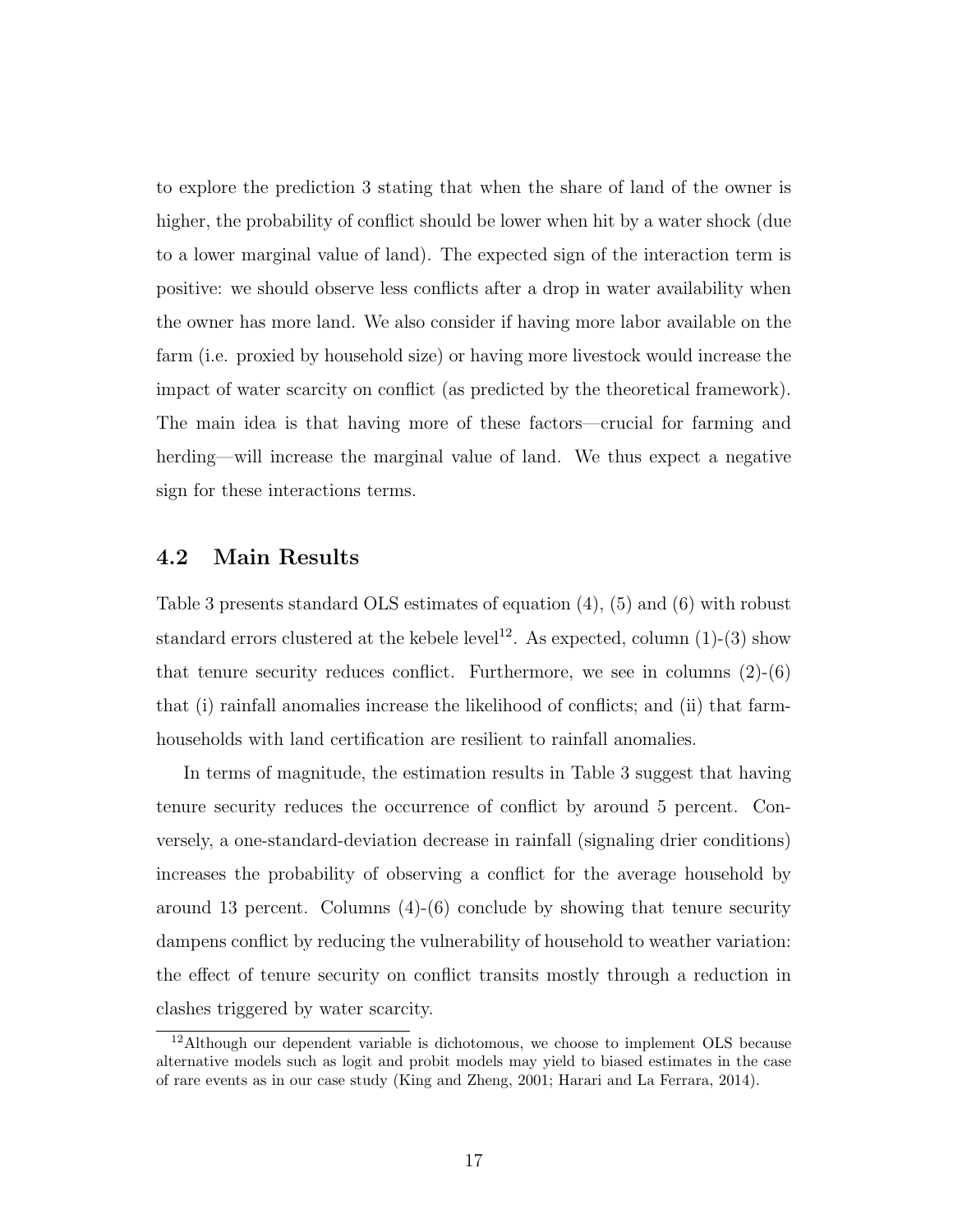$(1)$   $(2)$   $(3)$   $(4)$   $(5)$   $(6)$ Conflict Conflict Conflict Conflict Conflict Conflict Tenure Security  $-0.040^a$   $-0.043^a$   $-0.062^a$  $(0.014)$   $(0.014)$   $(0.014)$ Rainfall Anomalies $_t$  -0.032<sup>c</sup>  $-0.091^a$   $-0.123^a$   $-0.124^a$   $-0.138^a$  $(0.019)$   $(0.024)$   $(0.035)$   $(0.035)$   $(0.042)$  $\text{Rainfall}\,\,\text{A}{\text{nomalies}}_{t-1}$  -0.200<sup>a</sup> -0.139 -0.103<br>(0.041) (0.086) (0.086) (0.086)  $(0.086)$ Rainfall Anomaliest×Land Tenure  $0.062$ (0.069) Rainfall Anomaliest $_{t-1} \times$ Land Tenure  $0.324^a$ (0.121) Household Fixed Effect no no no yes yes yes Year Fixed Effect 1988 is the notation of the notation of the set of the set of the set of the set of the set of the set of the set of the set of the set of the set of the set of the set of the set of the set of the set of N 3507 3507 3507 3448 3448 3448

Table 3: Main Results

Note: Two way clustered robust standard errors in parentheses. <sup>c</sup> significant at 10%; <sup>b</sup> significant at 5%; <sup>a</sup> significant at 1%.

### 4.3 Further Interactions

Having identified the effect of water scarcity on land conflicts and the dampening effect of tenure security, we are now interested in studying further the possible mechanism linking these variables. Following Section 2, we first investigate if having more available land decreases the impact of water scarcity on conflict (prediction 3). Conversely, we suspect that weather stress has a bigger impact on conflict when the marginal value of land is more important (prediction 4). We will thus investigate if water scarcity has a larger impact on conflict if the household size is bigger (a proxy for more available labor) or if the farm has more livestock.

Table 4 presents results when we include these interactions terms. Column  $(1)$  shows results when we include Rainfall anomalies  $\times$  Farm Size. As predicted, having more land significantly dampens the effect of water scarcity on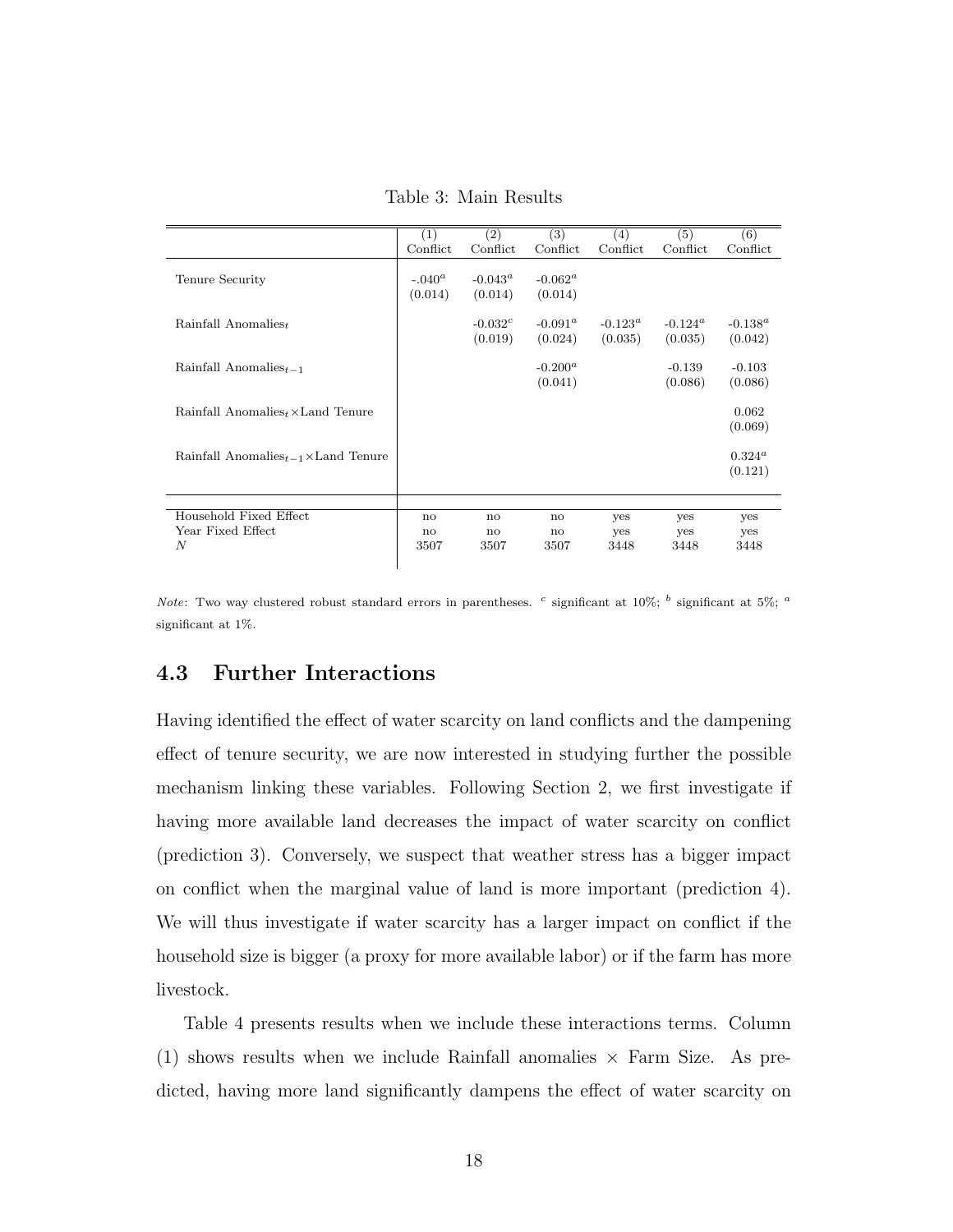conflict (presumably because it reduces the marginal value of land for the owner). Columns (2) and (3) present results when we include the interactions terms Rainfall anomalies  $\times$  Household size and Rainfall anomalies  $\times$  Livestock. We observe a negative relationship between the interaction of actual water scarcity with household size and livestock. It is noteworthy that in all these specifications (i) rainfall anomalies significantly impact conflict and (ii) land tenure dampens this effect.

|                                                      | (1)<br>Conflict       | (2)                  | $\overline{(3)}$       |
|------------------------------------------------------|-----------------------|----------------------|------------------------|
|                                                      |                       | Conflict             | Conflict               |
| Rainfall Anomalies $_t$                              | $-0.148^a$<br>(0.043) | $-0.064$<br>(0.048)  | $-0.126^b$<br>(0.042)  |
| Rainfall Anomalies $_{t-1}$                          | $-0.140$<br>(0.088)   | $-0.095$<br>(0.090)  | $-0.110$<br>(0.087)    |
| Rainfall Anomalies <sub>t</sub> $\times$ Land Tenure | 0.044<br>(0.069)      | 0.054<br>(0.068)     | 0.072<br>(0.068)       |
| Rainfall Anomalies $_{t-1}$ ×Land Tenure             | $0.295^b$<br>(0.121)  | $0.325^a$<br>(0.119) | $0.347^{b}$<br>(0.118) |
| Rainfall Anomalies <sub>t</sub> $\times$ Land Size   | 0.024<br>(0.040)      |                      |                        |
| Rainfall Anomalies $_{t-1}$ ×Land Size               | $0.142^a$<br>(0.048)  |                      |                        |
| Rainfall Anomalies $_t \times$ Household Size        |                       | $-0.109c$<br>(0.059) |                        |
| Rainfall Anomalies $_{t-1}$ ×Household Size          |                       | 0.025<br>(0.063)     |                        |
| Rainfall Anomalies <sub>t</sub> $\times$ Livestock   |                       |                      | $-0.126^b$<br>(0.042)  |
| Rainfall Anomalies $_{t-1}$ × Livestock              |                       |                      | 0.110<br>(0.087)       |
|                                                      |                       |                      |                        |
| Household Fixed Effect                               | yes                   | yes                  | yes                    |
| Year Fixed Effect                                    | yes                   | yes                  | yes                    |
| N                                                    | 3448                  | 3448                 | 3448                   |

Table 4: Role of marginal value of land

*Note*: <sup>c</sup> significant at 10%; <sup>b</sup> significant at 5%; <sup>a</sup> significant at 1%.

In sum, we consistently find that actual water conditions have a stronger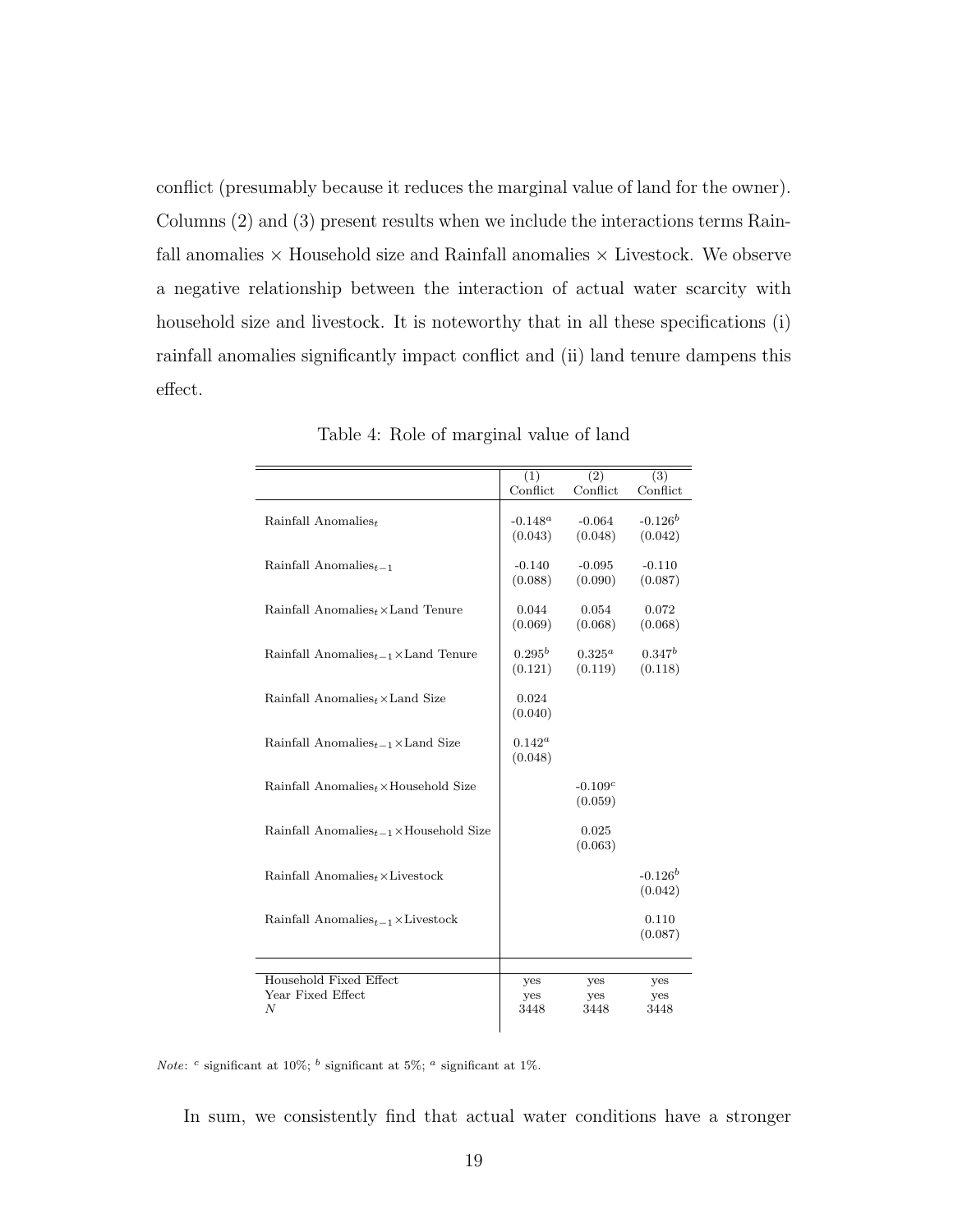impact on the level of conflict when the marginal value of land is bigger: either because there is more labor or more livestock available in the farm, or because there is less land available in the first place. These findings are supportive of the intuitions developed in the model presented in section 2: water scarcity increases the marginal value of land, which in turns increases the temptation to rely on violence instead of peaceful bargaining in difficult times.

### 4.4 Alternative Mechanism

We take the view in this paper that water scarcity increases the propensity to rely on violence through a rise in marginal value of land. Property rights dampen this effect by increasing the cost of seizing the land by force. Another plausible mechanism in the literature highlights the role of income shock in triggering conflict: agents fight over a dwindling resource because of a strong and unexpected drop in income. If well-defined property rights allow to smooth income over time, they would also limit conflict. The literature on the "De Soto" effect (Besley et al., 2012) points out that well-defined property rights can facilitate access to credit because fixed assets can be used as collateral. While this would not invalidate the link between tenure and conflict, it refers to a completely different mechanism. In particular, it would imply that credit constraints were the critical factor behind violence.

We distinguish between these mechanisms by using the information available on access to credit by each household. We investigate if weather stress has a lower effect on land conflict when the household size has access to credit. It is purported that access to credit allows to smooth income and may thus dampen the effect of weather shock. Table 5 presents the result including the interaction terms Rainfall anomalies×Access to Credit. We find no direct evidences supporting the "credit" channel, while the interaction Water  $Scarcity_{t-1} \times Land$  Tenure stays significant.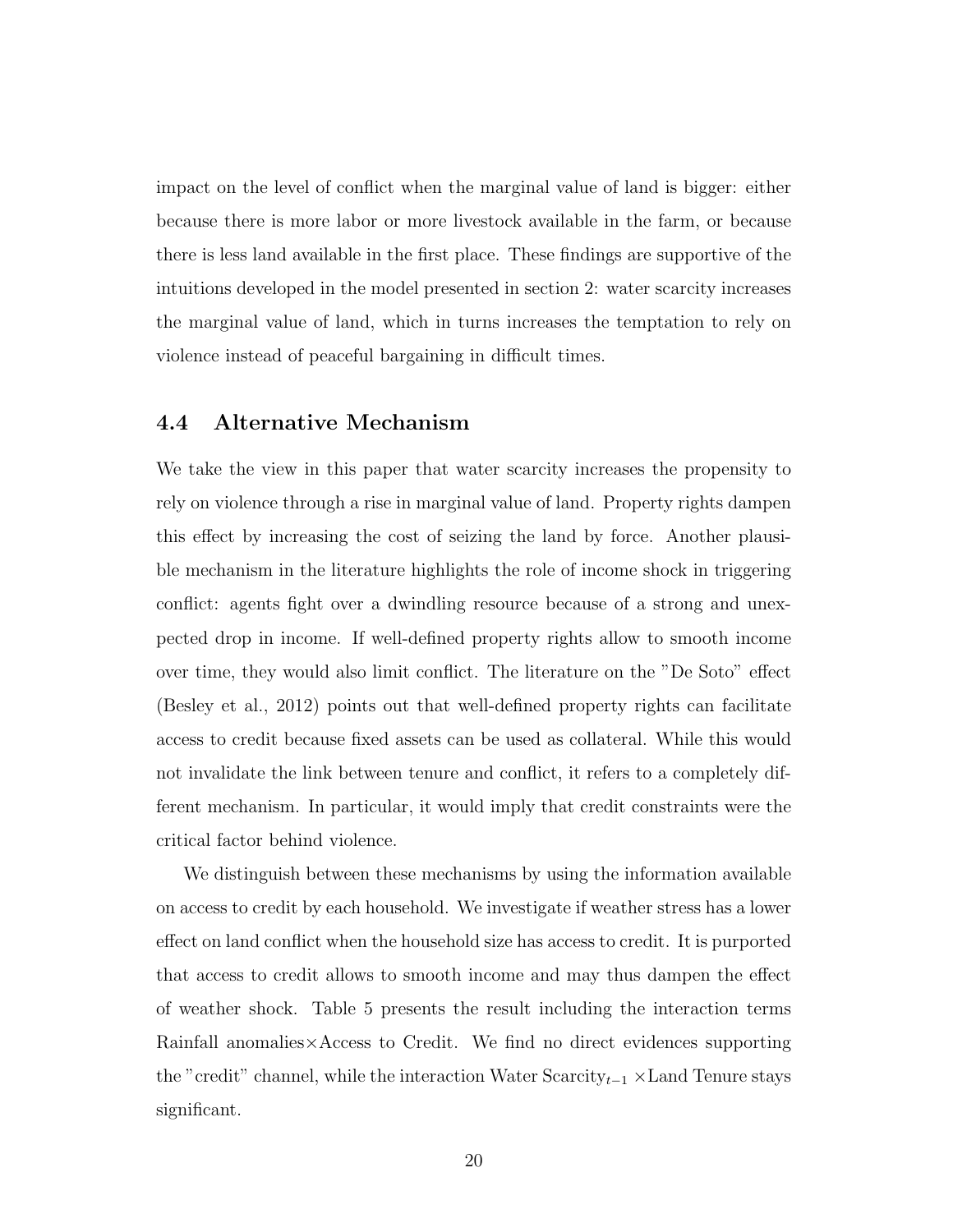|                                                      | (1)                                |
|------------------------------------------------------|------------------------------------|
|                                                      | Conflict                           |
| Water $S\text{carcity}_t$<br>Water Scarcity $_{t-1}$ | $-0.127b$<br>(0.043)<br>$-0.105^a$ |
| Water $Scarcity_t \times Land$ Tenure                | (0.088)<br>0.063<br>(0.069)        |
| Water $Scarcity_{t-1} \times Land$ Tenure            | $0.332^{c}$<br>(0.120)             |
| Water $Scarcity_t \times Credit$                     | $-0.058$<br>0.048)                 |
| Water $Scarcity_{t-1} \times Credit$                 | 0.004<br>(0.052)                   |
|                                                      |                                    |
| Household Fixed Effect<br>Year Fixed Effect<br>N     | yes<br>yes<br>3442                 |

Table 5: Access to credit

Note:  $c$  significant at 10%;  $<sup>b</sup>$  significant at 5%;  $<sup>a</sup>$  significant at 1%.</sup></sup>

# 5 Concluding remarks

Recent literature presents robust evidence that well-defined property rights over land have an impact on many economic outcomes. In this paper, we present a simple model of land conflict and use a large panel dataset from Ethiopia to investigate whether land certification could lessen the effects of water scarcity on land use conflicts. We compare the same household overtime subject to different rainfall anomalies. Our identification strategy relies on the exogenous variation in rainfall anomalies, and the random assignment of land certification at the village level.

First, we find that well defined property rights decrease the likelihood of conflicts. Second, in line with the previous literature, we find that rainfall anomalies increase the likelihood of conflicts. Then, we highlight that land certification decreases the effect of water scarcity on conflicts. Finally, we show that actual water conditions have a stronger impact on the level of conflict when the marginal value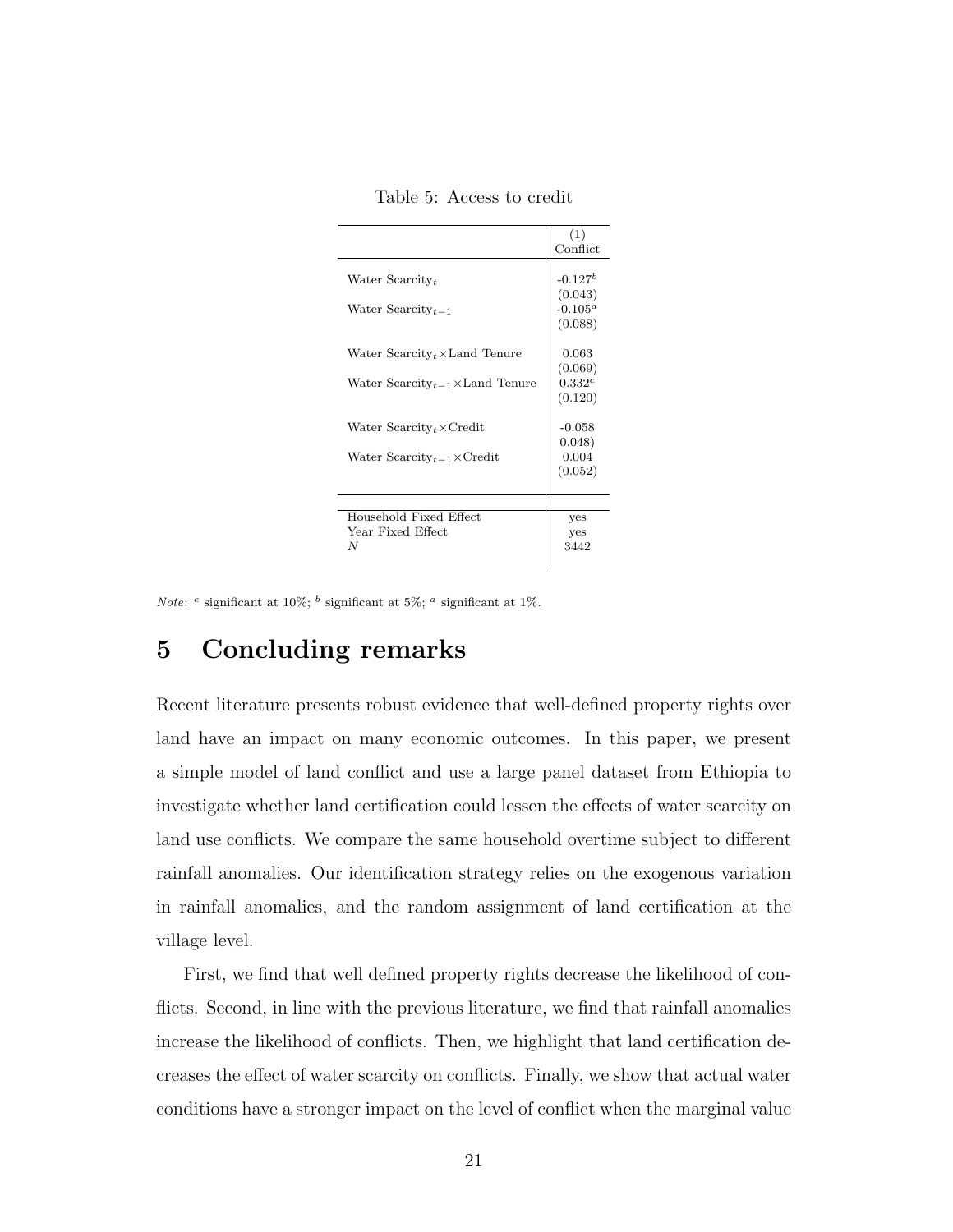of land is bigger: either because there is more labor or livestock available in the farm or because there is less land available in the first place. Our results are robust to different specifications, and suggest that land certification is an effective policy instrument to buffer against climate anomalies. The policy implications of this paper are potentially very large. Policies that strengthen property rights over land besides creating a precondition for economic growth and development may also reduce the likelihood of conflicts triggered by environmental challenges. Secure property rights to land can have a profound effect on incentives and on the working of markets for land and on welfare in general.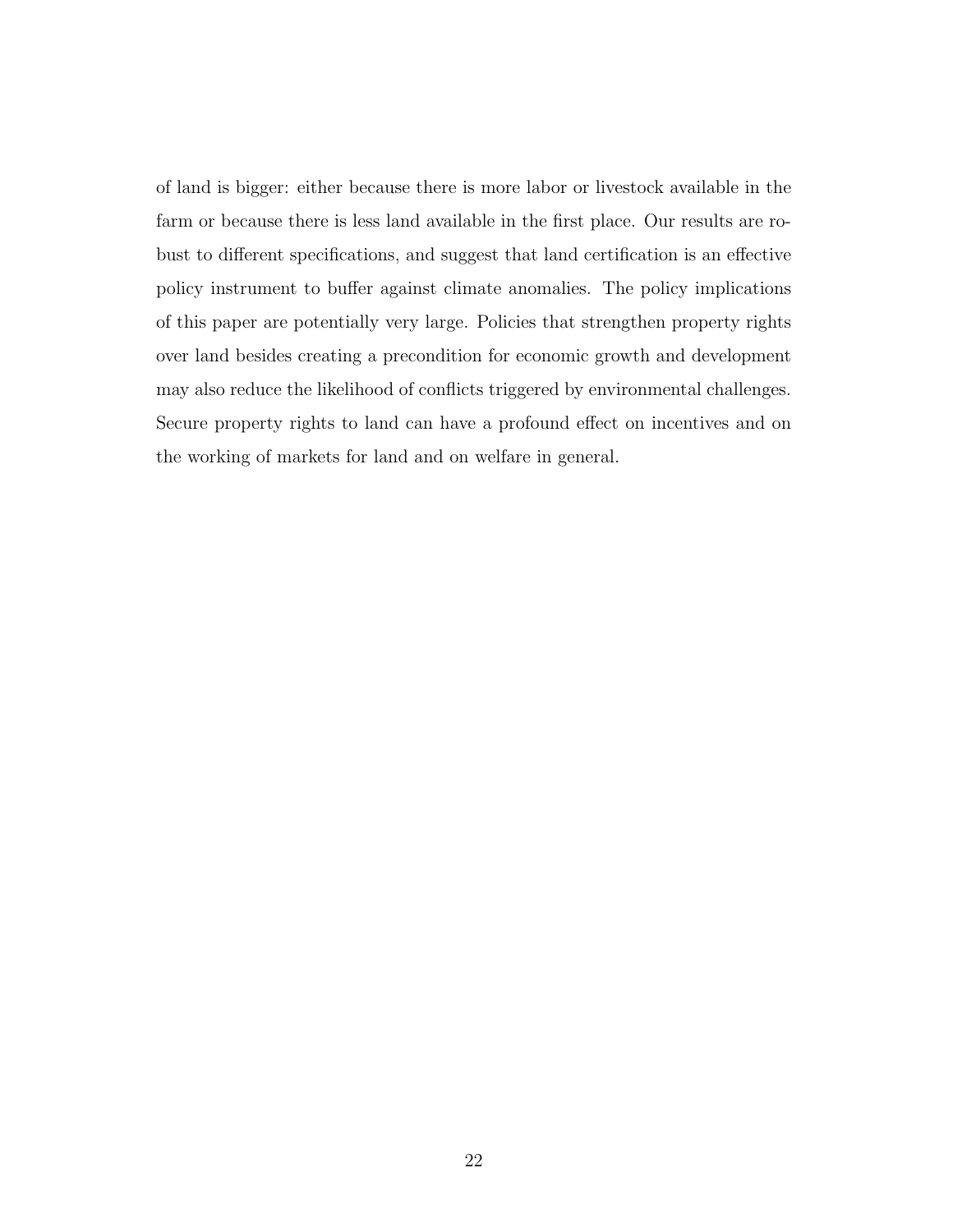# References

- [1] Abdulai, A., V. Owusu, and R. Goetz. 2011. Land Tenure Differences and Investment in Land Improvement Measures: Theoretical and Empirical Analyses. Journal of Development Economics 96: 66-78.
- [2] Andre, C., and J. P. Platteau. 1998. Land Relations under Unbearable Stress: Rwanda Caught in the Malthusian Trap. Journal of Economic Behavior and Organization 34(1): 1-47.
- [3] Barrios, S., L. Bertinelli, and E. Strobl. 2010. Trends in Rainfall and Economic Growth in Africa: A Neglected Cause of the African Growth Tragedy. Review of Economics and Statistics 92(2): 350-366.
- [4] Berman, N., and M. Couttenier. 2015. External Shocks, Internal Shots: the Geography of Civil Conflict. Review of Economics and Statistics, forthcoming.
- [5] Besley, Timothy, 1995. "Property rights and investment incentives: theory and evidence from Ghana", Journal of Political Economy 103.5, 90337.
- [6] Besley, T. and M. Gathak. 2009. Property Rights and Economic Development. In: Rodrick, Dani and Rosenzweig, M. R., (eds.) Handbook of Development Economics. Handbooks in economics, 5. Elsevier North Holland.
- [7] Besley, K. Burchardi and M. Ghatak. 2012. Incentives and the De Soto Effect. Quarterly Journal of Economics. 127 (1): 237-282.
- [8] Blattman, C., and E. Miguel. 2010. Civil War. Journal of Economic Literature 48(1): 357.
- [9] Cameron, C., J. Gelbach, and D. Miller. 2011. Robust Inference with Multiway Clustering. Journal of Business and Economic Statistics 29(2): 238249.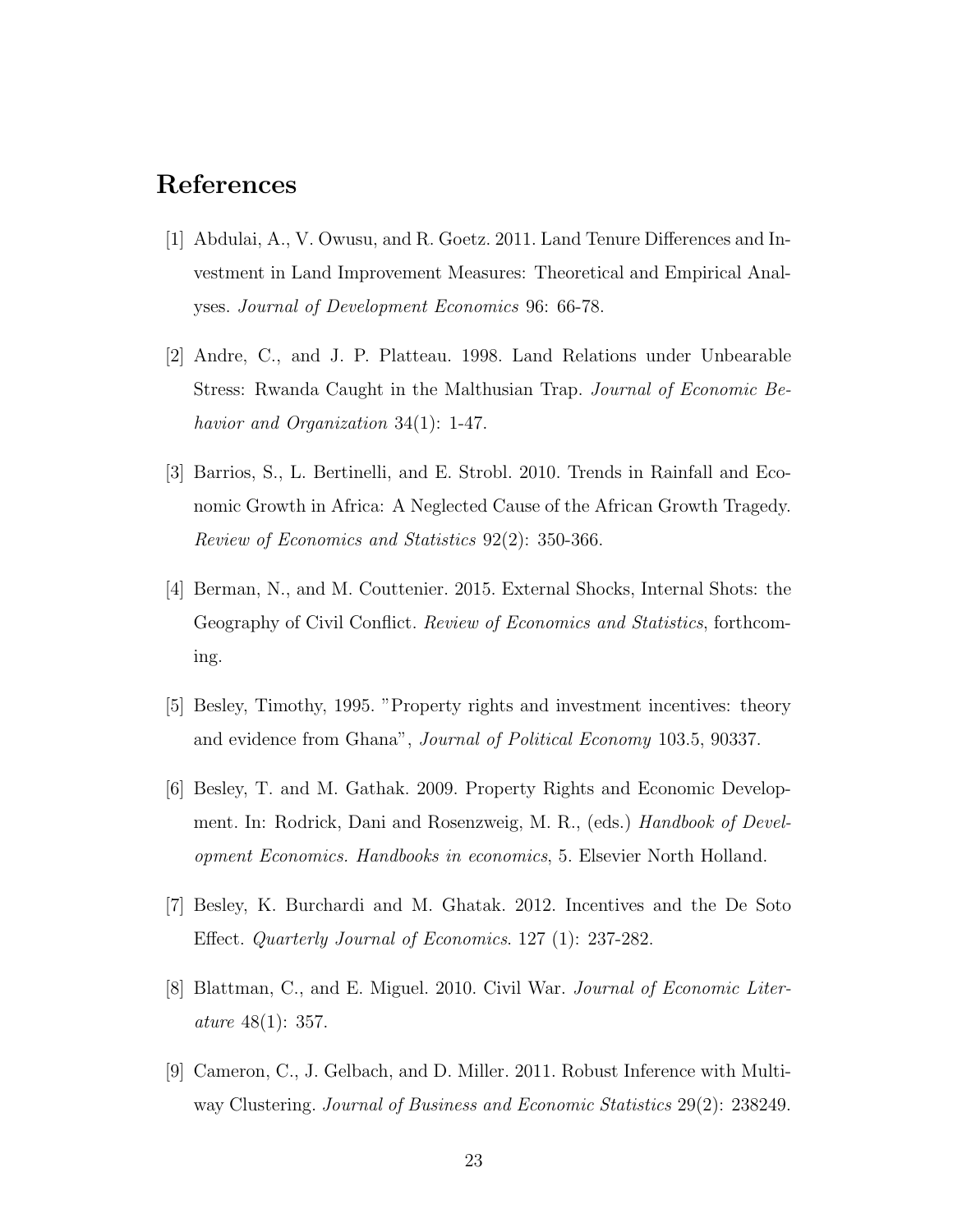- [10] Couttenier, M., and R. Soubeyran. 2014. Drought and Civil War in Sub-Saharan Africa. The Economic Journal 124(575): 201-244.
- [11] Daly, C. 2006. Guidelines for Assessing the Suitability of Spatial Climate Datasets. International Journal of Climatology 26(6): 707721.
- [12] Deininger, K., D. A. Ali, and T. Alemu. 2011. Impacts of Land Certification on Tenure Security, Investment, and Land Market Participation: Evidence from Ethiopia. Land Economics 8(2): 312-334.
- [13] Deininger, K., D. A. Ali, S. Holden, and J. Zevenbergen. 2008. Rural Land Certification in Ethiopia: Process, Initial Impact, and Implications for Other African Countries. World Development 36(10): 1786-1812.
- [14] de Janvry A., K. Emerick, M. Gonzalez-Navarro and E. Sadoulet. 2015. Delinking land rights from land use: Certification and migration in Mexico. American Economic Review (Forthcoming).
- [15] Fenske, J. 2011. Land Tenure and Investment Incentives: Evidence from West Africa. Journal of Development Economics 95(2): 137-156.
- [16] Goldstein, M., and C. Udry. 2008. The Profits of Power: Land Rights and Agricultural Investment in Ghana. Journal of Political Economy 116(6): 9811022.
- [17] Harari, M., and E. La Ferrara. 2014. Conflict, Climate and Cells: A Disaggregated Analysis. IGIER Working Paper n. 461.
- [18] Holden, S. T., K. Deininger, and H. Ghebru. 2011a. Tenure Insecurity, Gender, Low-cost Land Certification and Land Rental Market Participation in Ethiopia. Journal of Development Studies 47(1): 31-47.
- [19] Jia, R. 2013. Weather Shocks, Sweet Potatoes and Peasant Revolts in Historical China. The Economic Journal 124(575): 92-118.